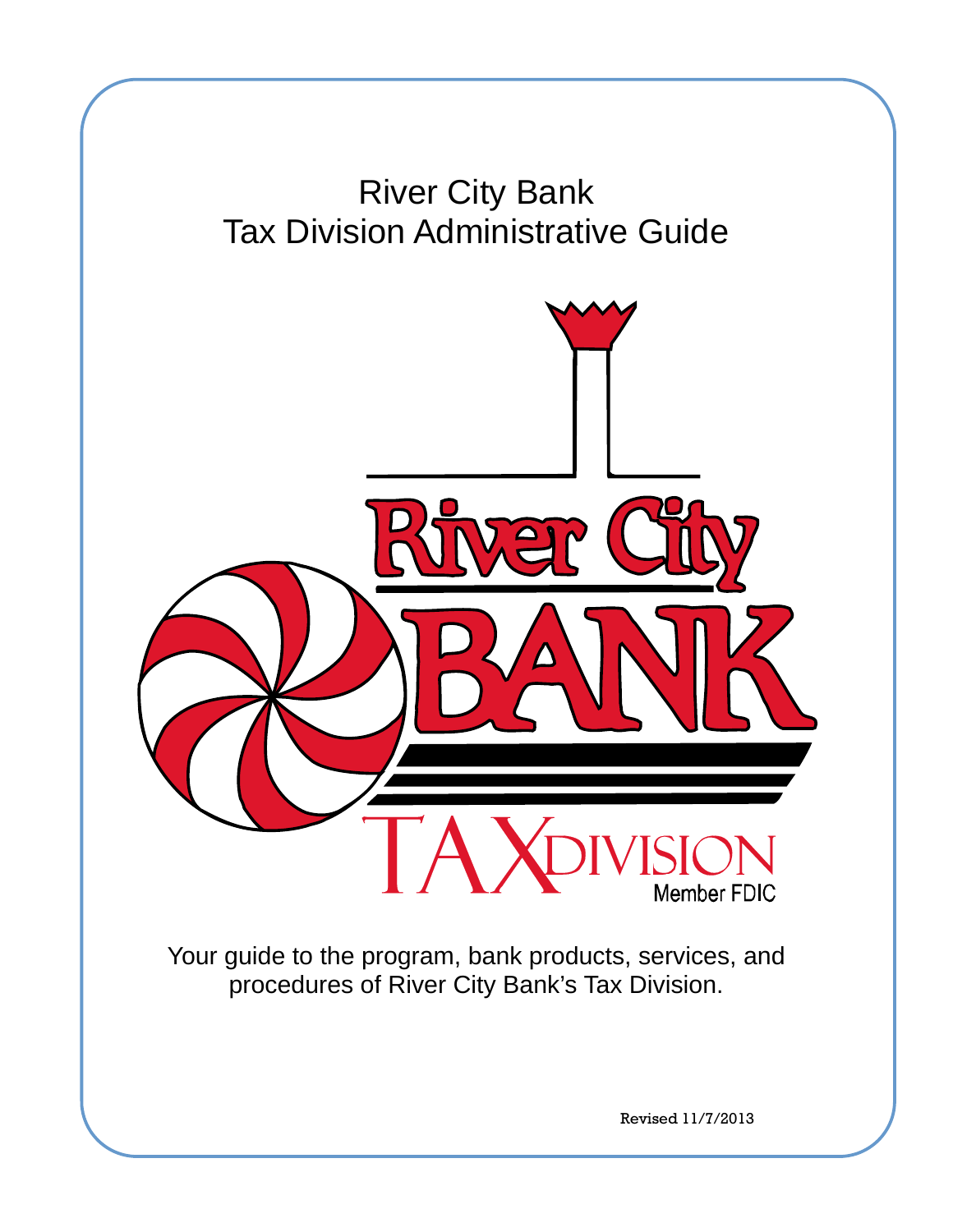# **Table of Contents**

| Communicating with the Bank     | 5  |
|---------------------------------|----|
| Getting ready for tax season    | 6  |
| Responsibilities of the ERO 8   |    |
|                                 | 12 |
|                                 | 14 |
|                                 | 15 |
| Product requirements            | 15 |
| Customer Identification Program | 16 |
|                                 | 17 |
|                                 | 18 |
| Completing Bank Applications    | 21 |
| Documentation Retention         | 24 |
|                                 | 24 |
| Administrative processes        | 25 |
|                                 |    |

The contents of this guide are subject to change at any time without prior notice.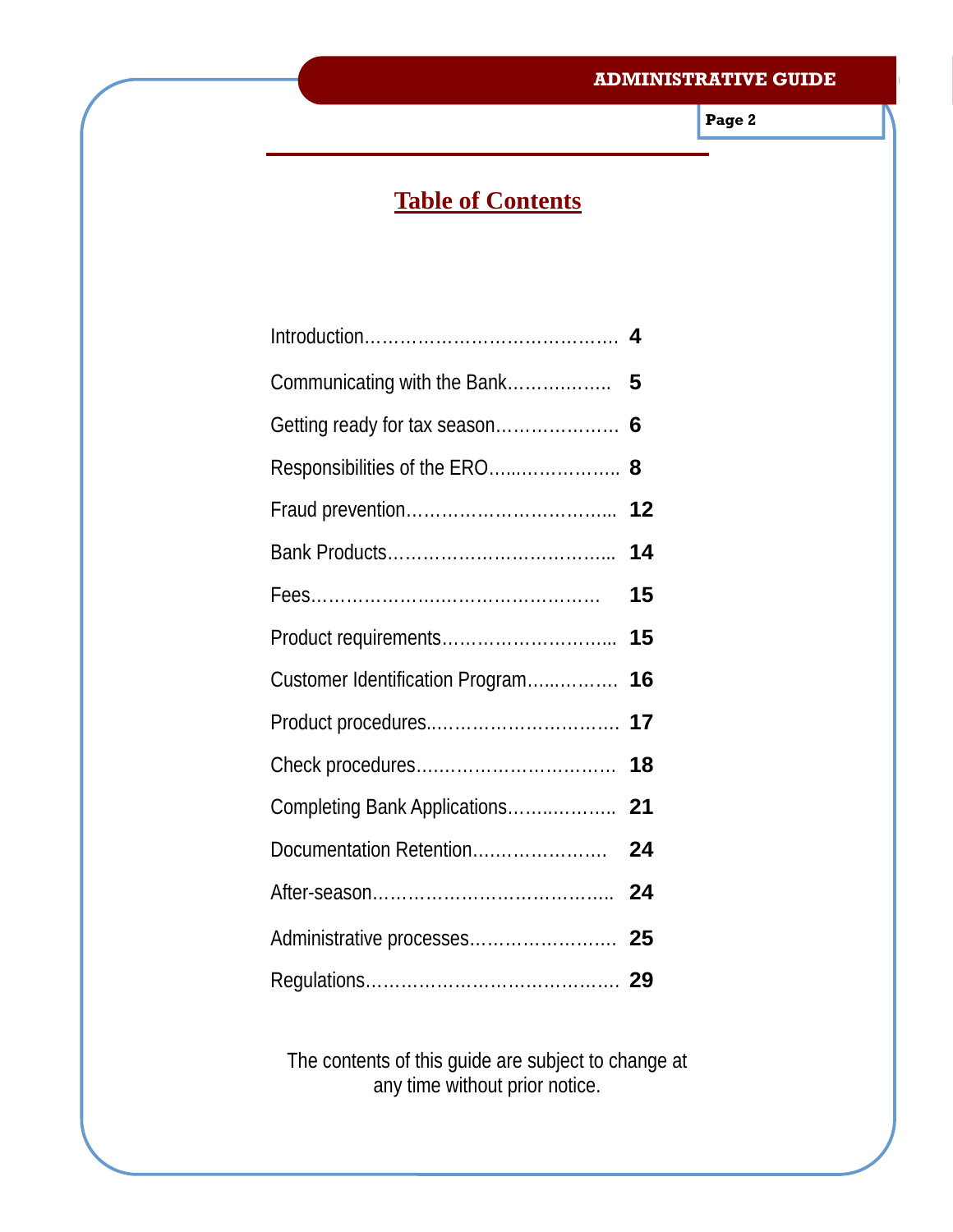| Page 3 |  |  |
|--------|--|--|
|        |  |  |
|        |  |  |
|        |  |  |
|        |  |  |
|        |  |  |
|        |  |  |
|        |  |  |
|        |  |  |
|        |  |  |
|        |  |  |
|        |  |  |
|        |  |  |
|        |  |  |
|        |  |  |
|        |  |  |
|        |  |  |
|        |  |  |
|        |  |  |
|        |  |  |
|        |  |  |
|        |  |  |
|        |  |  |
|        |  |  |
|        |  |  |
|        |  |  |
|        |  |  |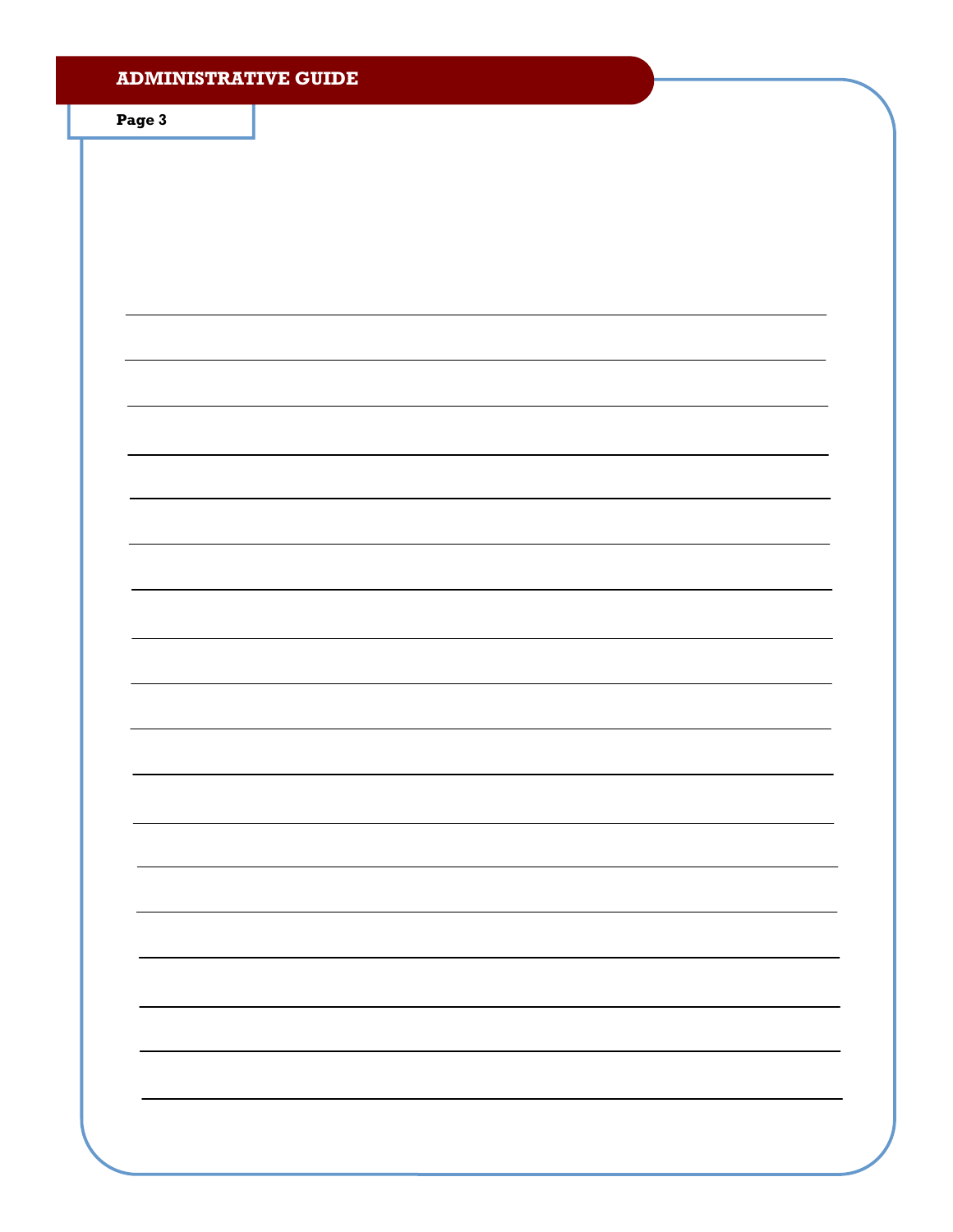# **River City Bank Tax Division**

River City Bank's Tax Division would like to welcome you to another promising and profitable tax season. We have worked hard to make sure that this will be another successful year. We are pleased that you have chosen River City Bank as the provider of your tax refund related bank products. Our goal is to provide you and your clients with the best customer service in the business while offering a timely, costeffective and competitive product. We take great pride in our customer service and truly believe that a prosperous operation begins and ends with the flexibility and communication provided by our customer service staff!

# **Staff**

Our staff has many years of experience in the bank product industry and is able to provide quality service that your office can depend on. We pride ourselves on our dedication to quality customer service. When you call, a live representative will always answer the phone and help you with any questions or issues you are experiencing.

During the month of December, our customer service hours are 8am-4pm EST. As tax season nears, our hours are extended to accommodate your busy tax season schedule. If you reach us after hours, you may leave a message and we will call you back the following morning.

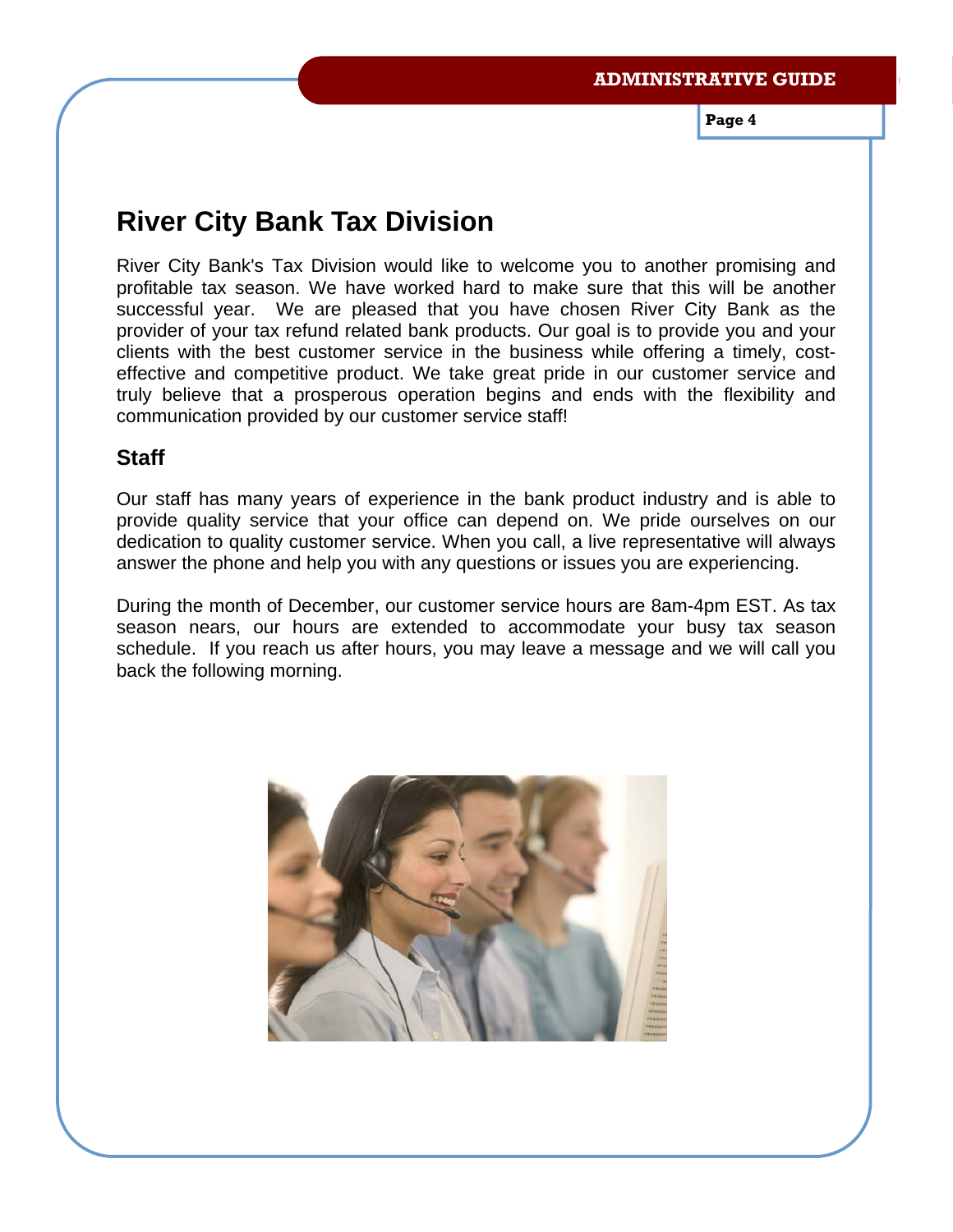# **Communicating with the Bank**

We hope this administrative guide will help you understand our program and provide a quick reference for you to use during tax season. However, we encourage you to contact the bank any time you need assistance.

| <b>Mailing Address</b> | <b>Shipping Address</b> |
|------------------------|-------------------------|
| Website                | www.rcbtaxdivision.com  |
|                        | (270) 547-4403          |
| Fax                    | (800) 896-9793          |
| <b>Check Info Line</b> | (866) 730-2274          |
|                        | (270) 547-5151          |
| <b>Phone</b>           | (888) 820-7848          |

| <b>Malilly Ayulcop</b> | <b>OUPPING AUGICS</b>  |
|------------------------|------------------------|
| <b>River City Bank</b> | <b>River City Bank</b> |
| <b>PO Box 389</b>      | 303 Hillview Drive     |
| Irvington, KY 40146    | Irvington, KY 40146    |

Customer service can be emailed at csr@rcbtaxdivision.com. When sending emails to the bank, NEVER include social security numbers or any other sensitive data; email is *not* secure.

River City Bank will send communications to your office by email informing you of program changes, office hours, and other memos to keep you informed with what is happening at the bank. The bank will also send you notices by mail of important actions that need to be taken. There are a range of administrative tasks that may require the bank to contact you by phone or fax. For this reason it is imperative that you have access to both a phone and fax machine and ensure that the bank is always able to contact you during normal business hours.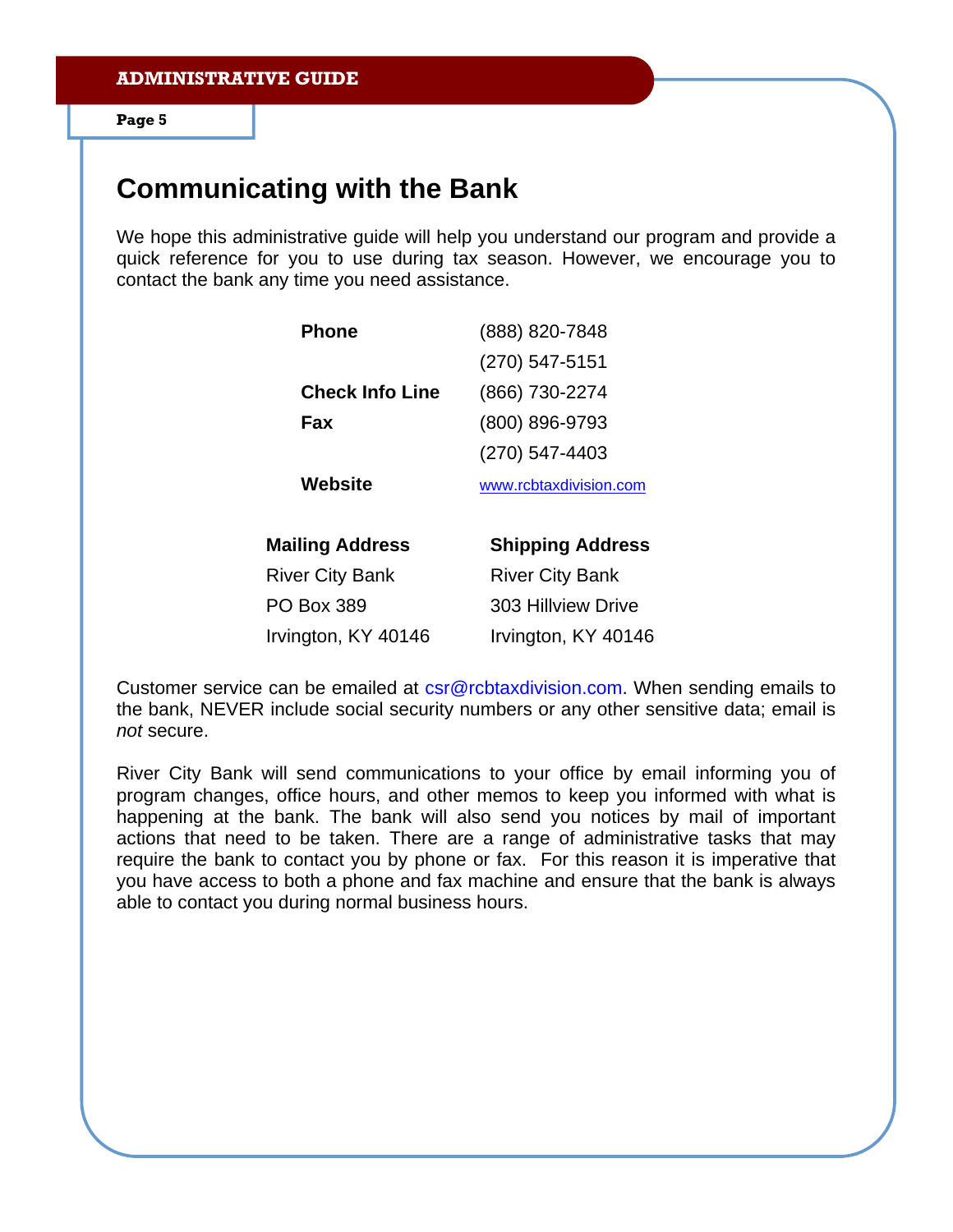**Page 6** 

# **Getting ready for tax season**

# River City Bank's online ERO account

A new provision for 2014 is that every ERO must create an online ERO account through www.rcbtaxdivision.com before the season begins. This online account will be used for completion of the Compliance Training and Exam. Additionally, it will allow you access to status reports and other forms that may be needed throughout the season. From the Home page of the website, click on "Enrollment" then "New ERO Enrollment" to setup your online ERO account. If you created an account last year, you may click on "Login" and use the same account information which you setup last year.

# River City Bank's Tax Division Agreement

During the enrollment process, you were required to execute the River City Bank Tax Division Agreement electronically when you submitted your ERO Application. You will be mailed a copy of the executed agreement for your records.

# Storing check stock

The check stock mailed to you must be kept secure. Adequate precautions must be taken to ensure the check stock cannot be accessed by unauthorized persons. Only appropriately trained employees should have access to the check stock. You may be held liable for the loss or theft of those materials.

# Placing your marketing materials

Marketing materials must be ordered online using your ERO online account. Once you have logged into your account, you may access the "Marketing Materials" order form link below the "ERO Account" tab. Marketing materials will NOT automatically be sent to your office however many materials are still available at no cost to you. All orders should be placed no later than December 2, 2013 to ensure shipment before tax season begins. As always, please verify with your federal, state and local regulatory agencies, that you are displaying marketing materials regarding bank services in a manner that follows any applicable laws in your area. Any materials that are not provided by the Bank that discuss ANY information, directly or indirectly, about the Bank or bank products must be sent to the Bank for approval prior to use. The Bank will ensure that all information is disclosed in an appropriate manner and that no UDAAP (Unfair, Deceptive or Abusive Acts or Practices) issues are present within the material. Following are examples of practices that are potentially deceptive: making misleading cost or price claims, using bait-and-switch techniques, offering to provide a product or service that is not, in fact, available, omitting material limitations or conditions from an offer, selling a product unfit for the purposes for which it is sold and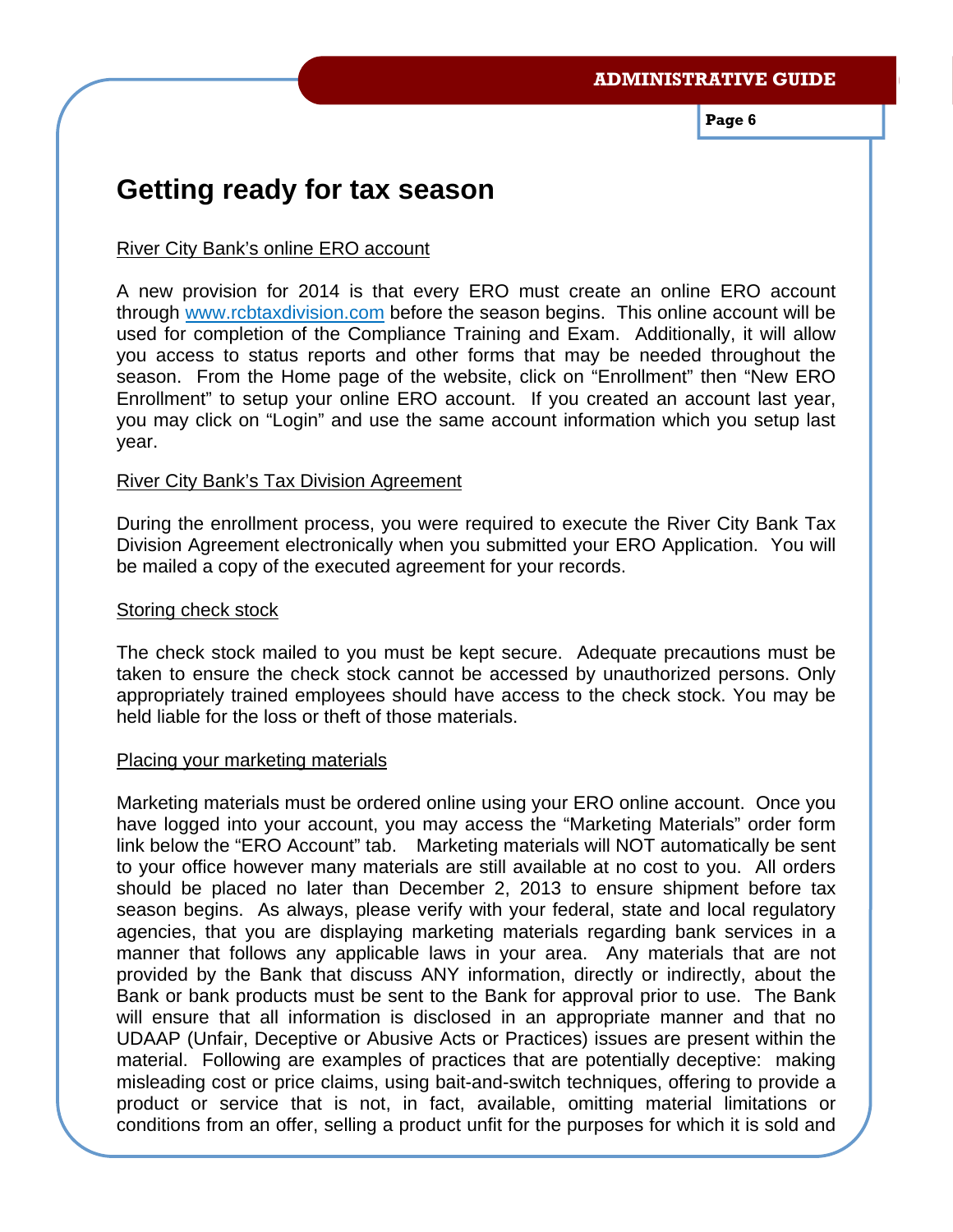failing to provide promised services. UDAAP is further defined in the Regulation Training section of this guide.

#### Setting up your software

If you are a direct e-filer and require the use of the River City Bank Remote software to submit bank products, you will download the 2013 River City Bank Remote using your RCB online ERO account. Simply follow the on-screen prompts to complete the installation. After installing the software, activate the program and test your communications. Installation of the software is not required if you will be printing checks in your tax preparation software.

If you are printing checks through your tax software but wish to use the Remote for reporting purposes, you must have indicated such on your ERO Application. You may contact technical support to ensure your account is set up properly and that you have completed the steps required to activate your software.

#### Training tutorial and exam

The bank provides a training tutorial to better inform you of the bank's policies and procedures. Each employee in your office who will be working with customers to explain bank products, complete bank applications and who will interact with the bank on the phone should view this tutorial and complete a brief exam over the topics discussed. Anyone who has been assigned a PTIN and will be transmitting bank applications to the bank with that PTIN must complete the training and compliance exam. If applications are received from PTINs that have not taken the exam, your office may be restricted from sending additional applications until the exam is complete. Viewing the tutorial and taking the exam will take approximately one hour.

The tutorial and exam may be accessed via your RCB online ERO account at https:// enroll.rcbtaxdivision.com/default.aspx. If you have already created your online account, you will click "**LOGIN"** and follow the prompts to access the training and exam. If you have not yet created an account, you must do so to complete the training and exam by clicking "**Sign Up"**. After completing the exam, you can print the results page for your records. Your results will be automatically registered at the bank. If you have difficulty and do not pass the exam, you may review the tutorial and this guide and take the test again. It is important that this test be completed by every applicable person in your office before the season begins. Should there be a change in employees working in your office who deal with River City Bank products, please contact the bank to ensure that the new employee completes training and the compliance exam.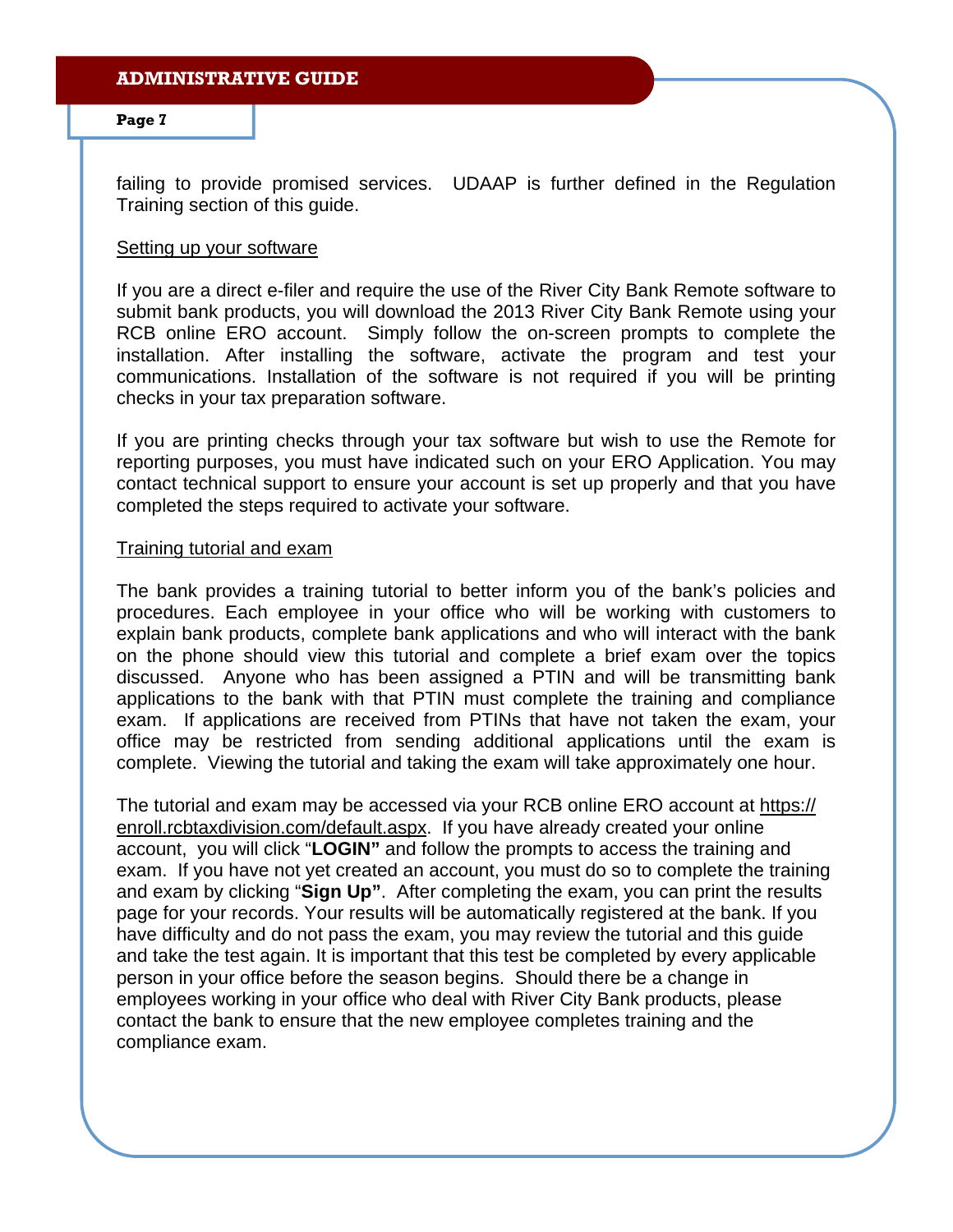**Page 8** 

# **Responsibilities of an ERO**

As an ERO, you have many responsibilities to your customers and to the bank. Many of these are outlined in the Tax Division Agreement. The following is a list of basic things the bank expects EROs to be proactive and compliant with.

# Compliance with Bank procedures

In order to comply with FDIC regulations, to better help your customers understand the products they are applying for, and to help you understand the data that must be collected to facilitate their application, the bank expects you to familiarize yourself with bank procedures. These procedures are in place to ensure compliance with bank regulations, including the Truth in Savings Act, Bank Secrecy Act, Electronic Funds Transfer Act, Gramm–Leach–Bliley Act, and USA Patriot Act, among others.

#### Due diligence

The bank expects you to follow the due diligence guidelines set forth by the IRS to ensure the tax returns you are completing are accurate. This includes making adequate efforts to verify the eligibility of dependents, requiring proper documentation for income, credits, and deductions, and taking other reasonable precautions to verify your customers' data.

#### IRS compliance

The bank expects your office to remain in full compliance with all the regulations of the Internal Revenue Service and to follow the guidance and advice issued by the agency in their circulars, handbook, and other documentation. You should notify the bank if any preparer in your office is assessed preparer penalties, had their EFIN revoked or suspended, or any other adverse action taken against them by the IRS.

#### Explaining products to the customer

When working with your customers, it is important to explain all their options for obtaining their refund, including methods that do not involve a bank product such as a direct deposit or a check by mail. It is important that they understand that by choosing a direct deposit from the IRS to their personal bank account they will receive their refund just as quickly as with a bank product.

For customers applying for a bank product, be sure they understand they are opening a temporary special use bank account and paying a fee for that service. Explain that a bank product will allow preparation fees to be collected from their refund. Also, explain that if they do not have a bank account, an ERC would allow them to receive their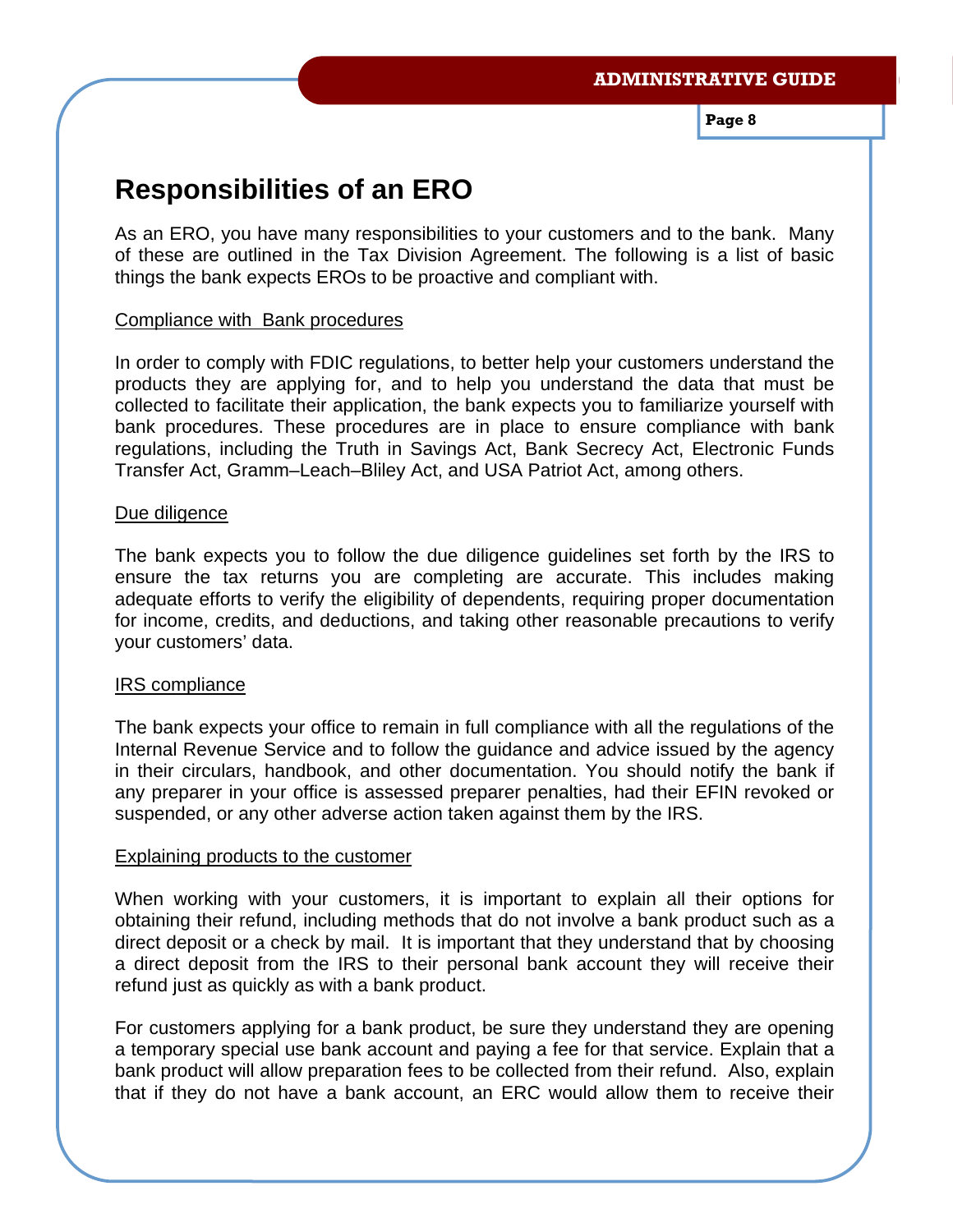refund a week or more sooner than waiting for a check to be mailed to their home, and that the IRS typically deposits refunds three to fourteen days after filing their taxes. Ensure the customer understands that the timing of the refund payment is not guaranteed. The timing of their deposit depends on factors that are determined by the IRS during the processing of their return.

## Fully completing applications

You must ensure you are fully completing your customers' bank applications and following proper procedures when doing so. This includes following the customer identification program, properly recording identification information, providing proper contact information, ensuring completion of the application and River City Bank Deposit Account Agreement and ensuring that the customer is provided with the River City Bank Disclosure Booklet. You must also sign the customer's River City Deposit Account Agreement, confirming you have followed appropriate procedures and have verified the customer's identity with the IDs that were provided. Instructions for the proper procedures to follow when completing applications, the account agreement and verifying IDs can be found on pages 16, 17, 21, 22 and 23 of this guide.

# Providing timely service

It is your responsibility to the customer to provide a timely service. This includes e-filing your tax returns on a regular schedule, following up on bank product applications via your reports to ensure they were received by the bank, and printing and disbursing checks to your customer in a timely manner. If you have to close your office for an extended period of time, or become unable to process your customers' applications, or disburse their checks for any reason, contact the bank to make arrangements for your customers to continue receiving checks by mail.

#### Maintain communication with the bank

If your office is not open every business day, provide alternate contact information to the bank so you may be reached on the days your office is not open. Regularly check your messages and emails for communication from the bank, and always keep an open line of communication so the bank can contact you as needed. You should always contact the bank as soon as possible to update any changes in address, phone number or ownership information. If the bank is regularly unable to contact you, you may be removed from the program.

# Customer Complaints

Should any customer or potential customer forward a complaint, formally or informally, to the ERO relating to a River City Bank account or product in any regard, the customer should be advised to contact the Bank. All customer complaints will be resolved by the Bank in a timely manner.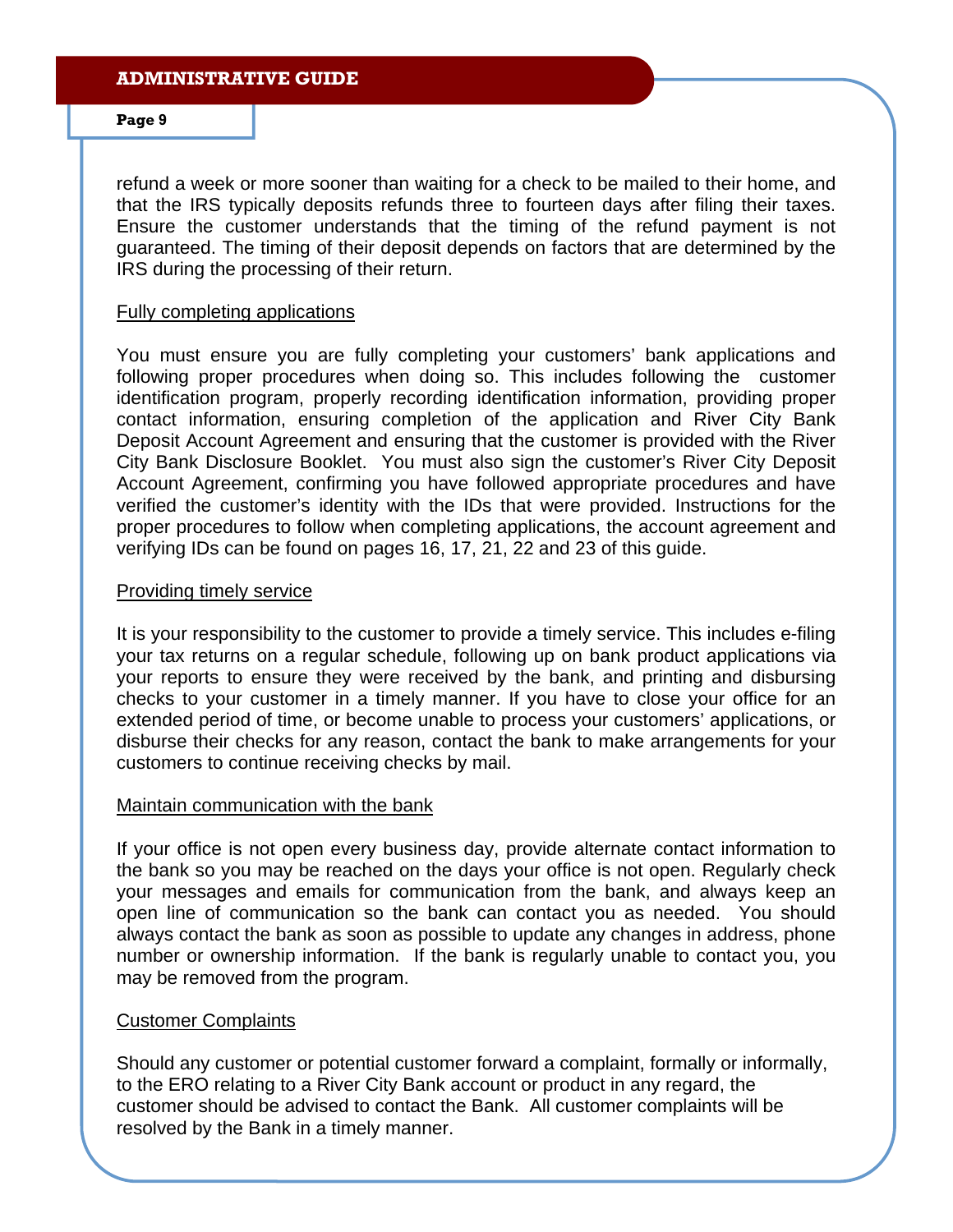### Distribution of disclosures

The River City Bank Disclosure Booklet includes important disclosures relating to Truth in Savings, Electronic Fund Transfer, Privacy of Consumer Financial Information and Funds Availability, among other regulations. The ERO is responsible for providing **EVERY** River City Bank customer with this disclosure booklet prior to the application being transmitted and prior to the customer signing the River City Bank Deposit Account Agreement. Additionally, distribution of the customer's Statement of Activity upon receipt of their check is also required and **MUST** be provided to the customer at that time. Customer's receiving a Refund Electronic Transfer (RET) will be mailed a Statement of Activity when their refund has been direct deposited to their designated personal bank account.

A copy of the River City Bank Disclosure Booklet should be provided to any consumer, upon request of any disclosures, terms or any other information regarding a River City Bank Deposit Account.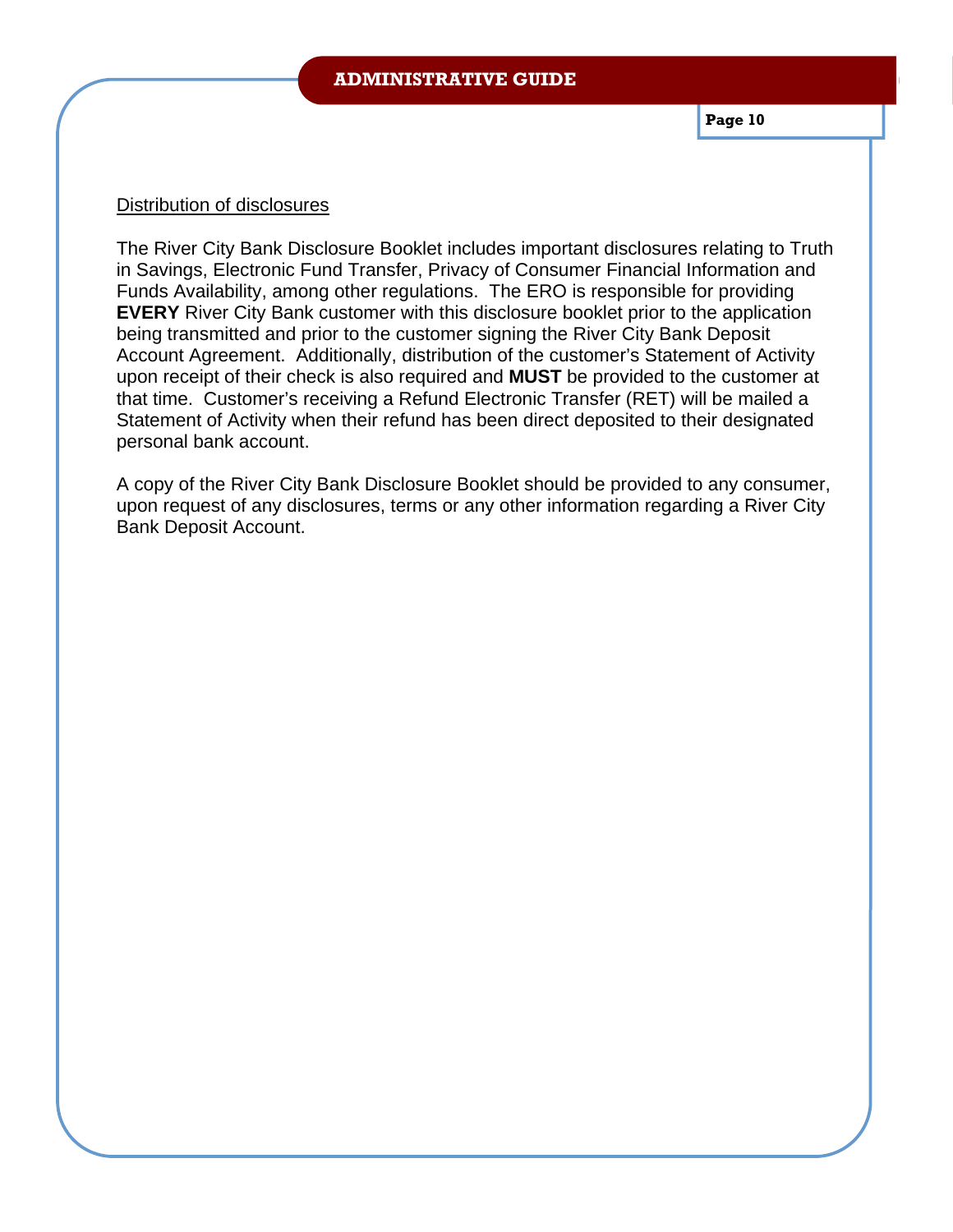**Page 11**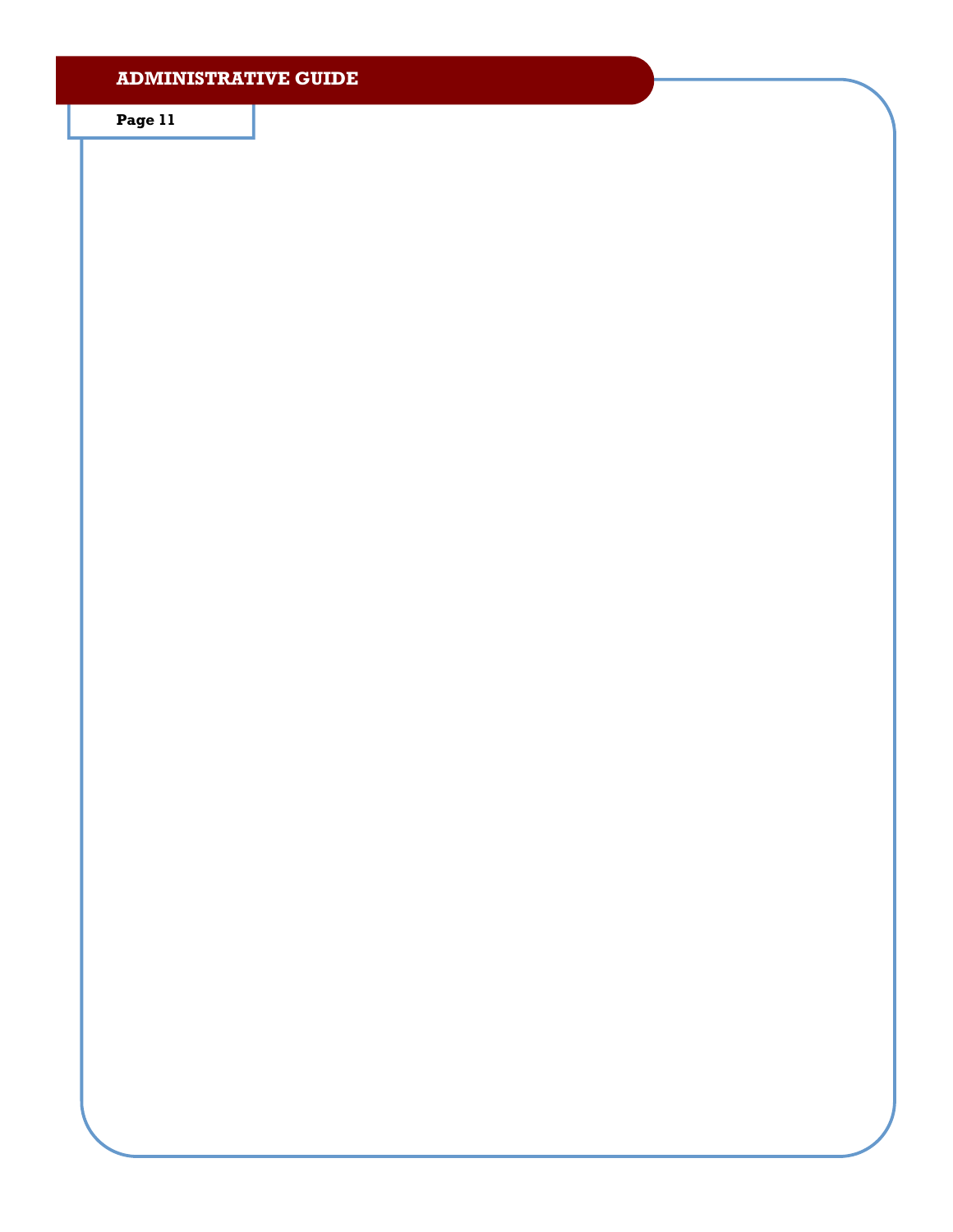# **Fraud Prevention and Data Protection**

River City Bank expects all EROs to follow the fraud prevention guidance included in the IRS *Handbook for Electronic Filers of Individual Income Tax Return*s and the data protection guidance in the IRS publication *Safeguarding Taxpayer Data*. In addition to the IRS guidance, the bank also provides guidance for protecting customer data in compliance with regulations established in the Gramm–Leach–Bliley Act of 1999.

# Scrutinize W-2s

Look closely at your customers' W-2 forms to see if they are noticeably altered: erasures, hand-written entries, or unusual marks can be indicative of a fake W-2. When presented with W-2s with unusually high withholding or W-2s that are different than those typically seen from a particular employer, it could be a sign of a fake W-2. In such cases, the bank recommends you contact the issuer of the W-2 to confirm its validity or report the W-2 to the IRS and the bank before filing the return.

# Unusual activity

If the same person accompanies multiple people to your office or if multiple customers have W-2 data with identical or similar information, it can be a sign that a fraud ring is attempting to exploit your office's services. Be wary of customers who ask you to complete their taxes using only their paystub; the IRS prohibits filing tax returns before the customer can supply copies of all their W-2s and other official income statements.

Do not accept and file pre-prepared tax returns from other tax preparers. In many cases EROs requesting you to do this are under IRS sanctions or have been barred from e-filing because of their practices. Never submit any return for a bank product unless you have personally completed the customer's return, personally interviewed the customer and witnessed them signing their paperwork. If at anytime you notice such unusual activities, promptly contact the bank so the situation can be investigated and applications can be thoroughly reviewed.

#### Require documentation

You should always require customers to present documentation to support claims being made on their tax return. Schedule A deductions and Schedule C income and expenses are of particular importance to verify, along with all credits the customer seeks to claim. If your customer is unable to provide documentation to substantiate their claims, then appropriate action should be taken in accordance with the IRS Handbook.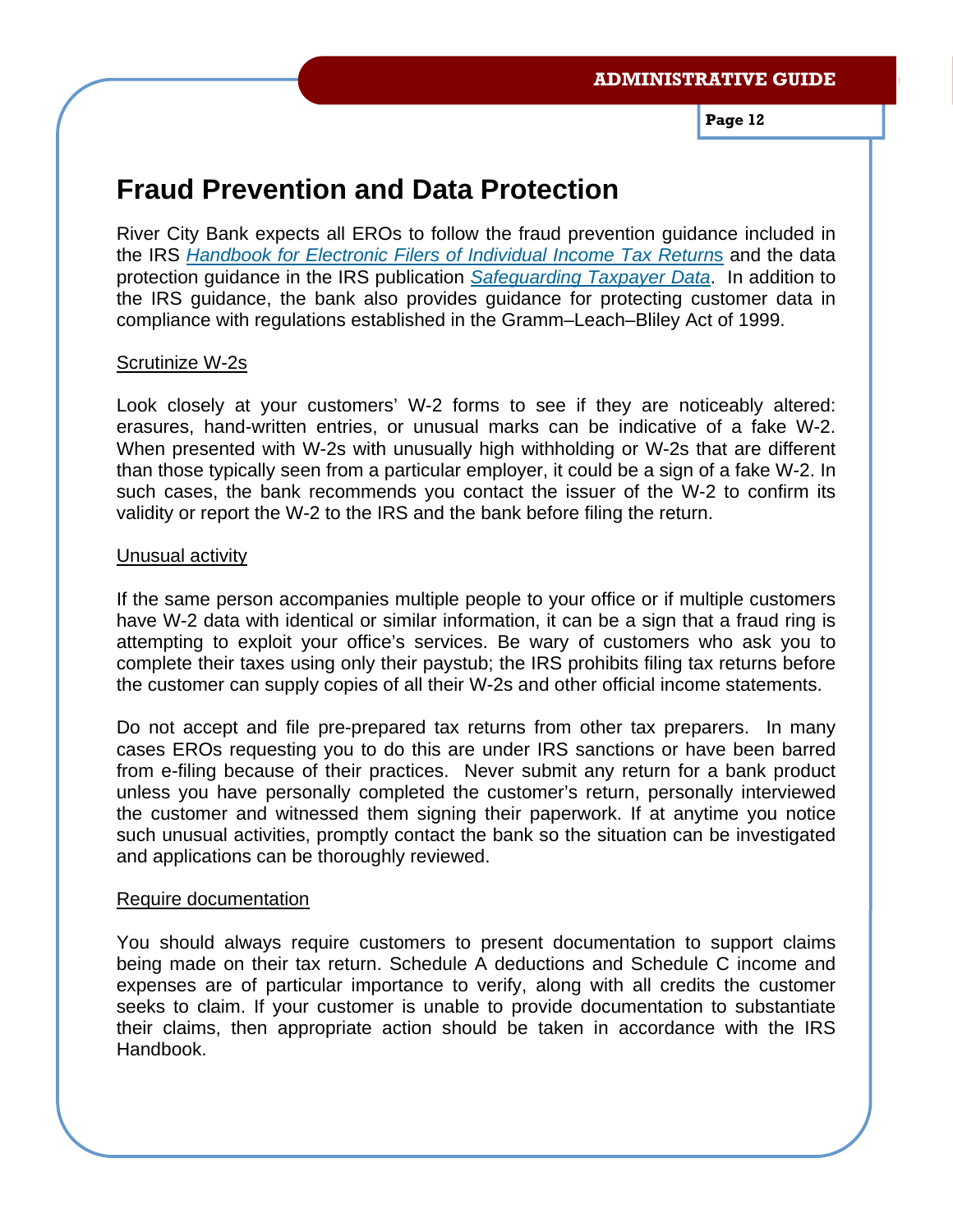**Page 13** 

# Reviewing Tax Returns

If you operate an office with multiple tax preparers, ensure that you or a staff member in your office are regularly reviewing tax returns. Fraud rings sometimes attempt to infiltrate existing offices by getting one of their members hired as an employee and working to submit fraudulent returns on their behalf. In extreme situations, these fraud rings will be using stolen identities and false documentation to submit mass numbers of fake returns in a short period of time. If you see suspicious activity like this occurring, such as returns being filed for customers who you don't recall visiting your office, be sure to investigate and notify the bank immediately.

## Protecting records

Tax preparation offices can be the target of identity theft. Because of this, it is important that adequate precautions are taken to protect your customers' sensitive data. Though the River City Bank Deposit Account Agreement that is signed by the customer does not contain sensitive customer information, it should still be kept secure.

Equally important is securing your customers' electronic data. Proper security measures must be taken to prevent unauthorized access of your computers and data networks. Your PCs must be running anti-virus software. Be wary of installing software from the internet and limit web browsing on work PCs. Only allow authorized employees to access your workplace PCs and internet. Media on which customer records are stored should be kept secure and only accessible by authorized employees. Customer data must be password protected, using firewalls where appropriate, and network hardware should be kept in modes where unauthorized devices are not permitted to join the network. Offices with multiple computers should consider having a networking professional to audit their network security. You or your business can be held liable by your customers if their data is compromised.

You must also take care when disposing of documents with sensitive information and unused River City Bank Disclosure Booklets and checks. Bank documents must be destroyed beyond recognition by utilizing a method such as shredding or burning.

If you are unable to maintain the security of your customers' records, you should return bank records to the bank where they can be properly stored. In any event that your customers' bank records have been or may have been compromised, it is imperative that you immediately contact the bank so proper action can be taken.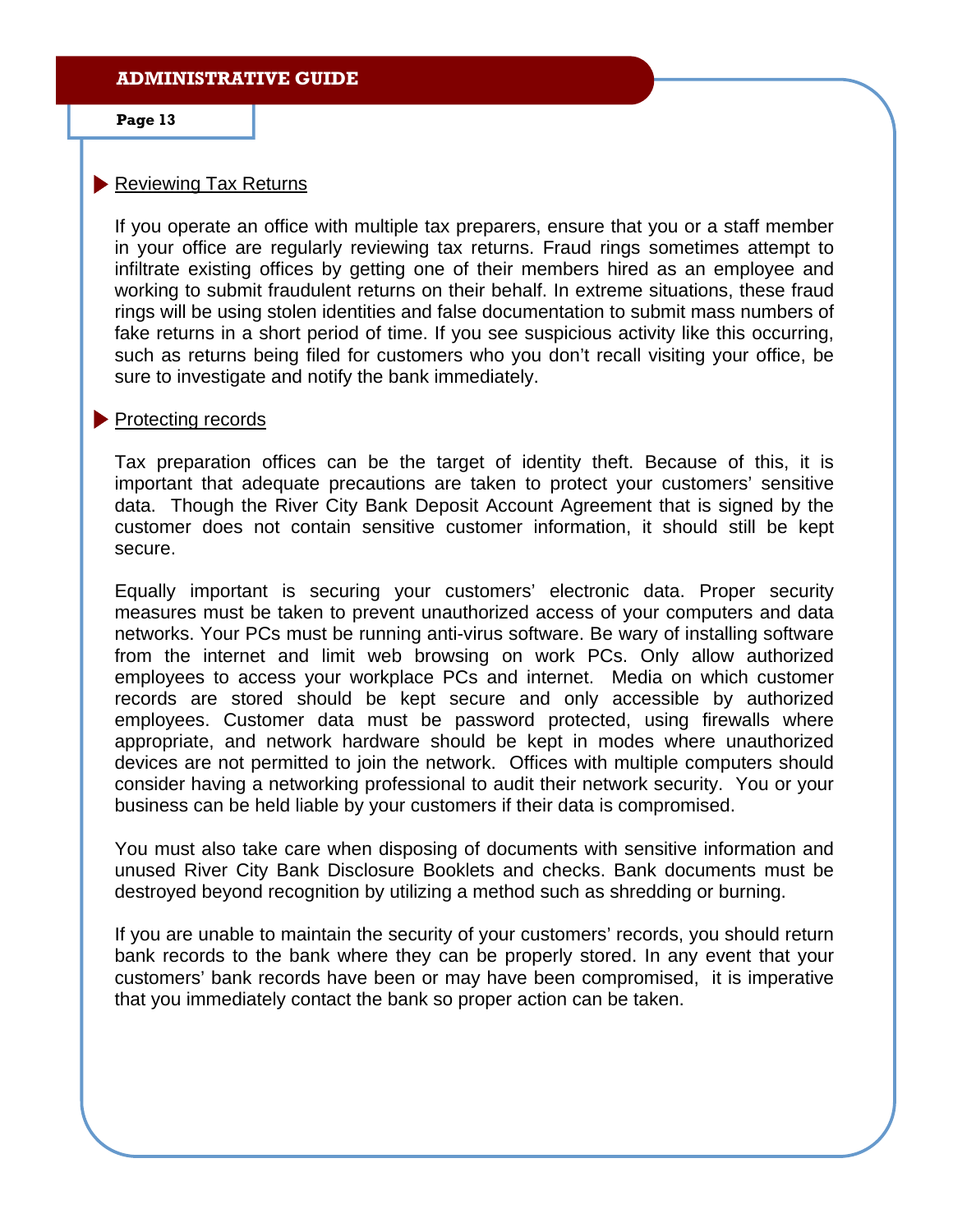# **Bank Products**

# Electronic Refund Check (ERC) and Refund Electronic Transfer (RET)

When a customer applies for a bank product, the bank will open a special use account to receive the customer's tax refund from the IRS. Once the IRS deposits the refund at the bank, all preauthorized fees including tax preparation fees, tax software transmission fees, and bank fees are deducted from the refund and paid to the appropriate entity which charged the fee. The bank will then disburse the remainder to the customer based on their product selection.

An ERC is designed for a customer without a personal bank account. The customer can choose to have a check for the balance of their refund printed at your office, or the balance can be disbursed to a prepaid debit card you issue to the customer at the time they file their return.

A RET is designed for customers with a personal bank account. With a RET, the bank will deposit the balance of the customer's refund into the customer's personal bank account.

The bank charges a \$32.95 fee for a federal bank product. There are additional fees associated with a prepaid debit card, but those fees are not deducted from the disbursement amount. Consult The XR Card fee schedule for more information.

# State Products (SERC & SRET)

State refunds can be processed by the bank and disbursed to customers as either a check or direct deposit. The disbursement will occur in the same manner as the customer chose for their federal refund. The bank charges a \$9.95 fee for this service.

An ERO can elect to have tax preparation fees withheld from their customer's state refunds. EROs can make this decision when completing their ERO application or by contacting the bank at any time.

# Timing

The IRS advises taxpayers that they should receive their refund within 21 days of filing their tax return. There are always exceptions and the IRS can delay the payment of any refund for various reasons. The timing of the refund payment is not guaranteed. The timing of their deposit depends on factors that are determined by the IRS during the processing of their return.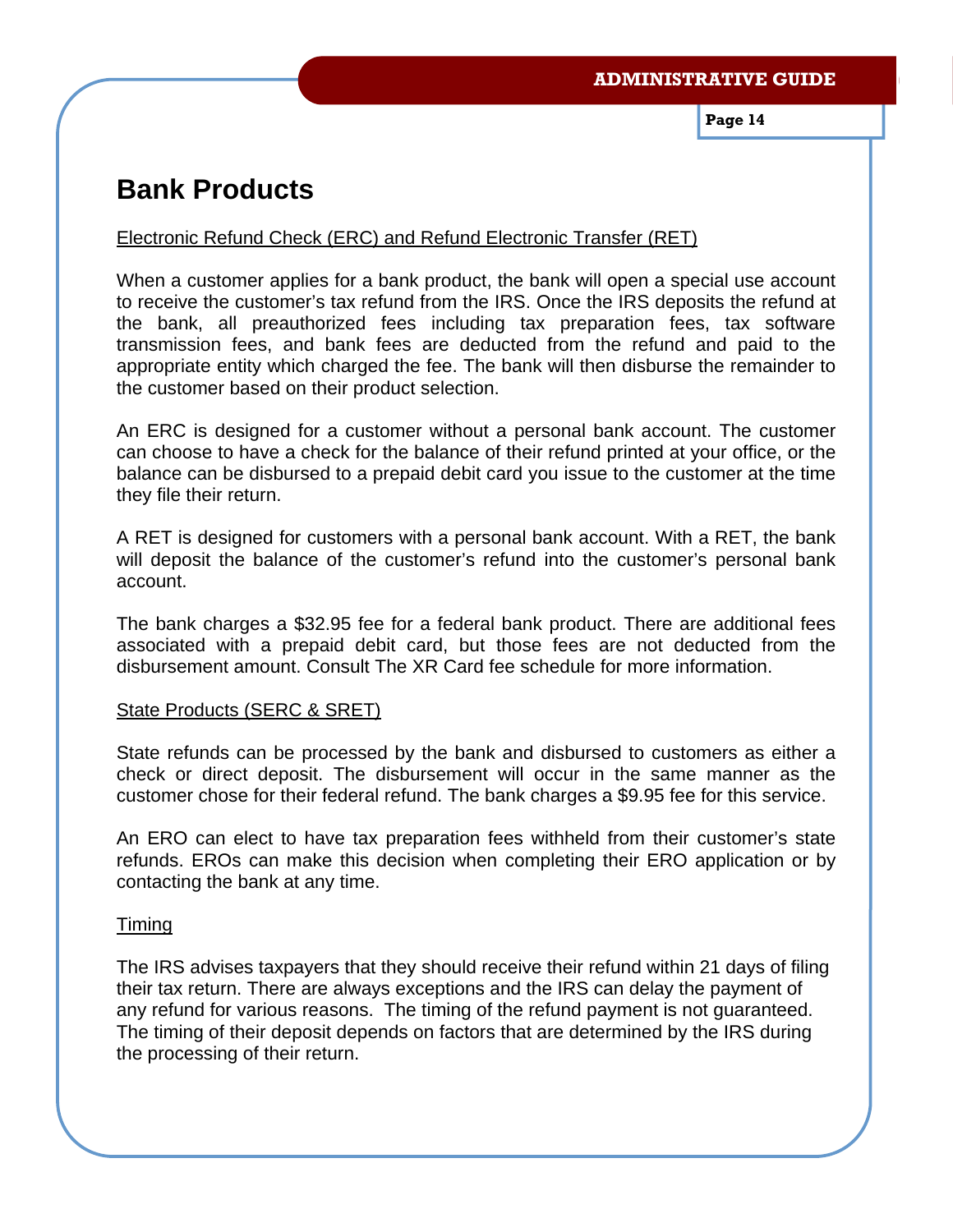**Page 15** 

# **Fees**

# Bank fees

All bank fees are collected from your customer's tax refund. The bank will only charge fees for the refunds received: for example, if only a state refund is received, only a state fee will be charged; if only a federal refund is received, only a federal fee will be charged.

# Software provider fees

Most tax software providers charge fees to customers applying for bank products. The amount of fees vary between companies and are typically broken down as a *Technology Access Fee* and a *Bank Product Transmission Fee*. The fees will be withheld from the customers' refunds and paid directly to your software provider. Check with your software provider for the details and amounts of these fees.

# Preparer Fees

State laws prevent the charging of facilitation or document preparation fees. Only fees directly related to the preparation of the tax return are permitted to be charged from the customer's refund check.

# **Bank Product Requirements**

To qualify for any bank product applicants must:

- Be at least 18 years of age (both applicants on joint returns)
- Present two forms of valid identification in compliance with the bank's Customer Identification Program
- Provide a physical street address on the bank application
- Have at least one working contact phone number (i.e.; home, work, nearest relative)
- Have their ERO witness their signature on the River City Bank Deposit Account Agreement
- Have their ERO verify their identification information
- Complete a Consent to Disclose and Consent to Use authorization form (Section 7216 compliance forms)

It is very important that the customer's information be entered accurately onto their application. An ERO's information, such as phone number or address, should **never**  be entered onto the customer application.

Please note, other restrictions may apply when an application is being considered for approval.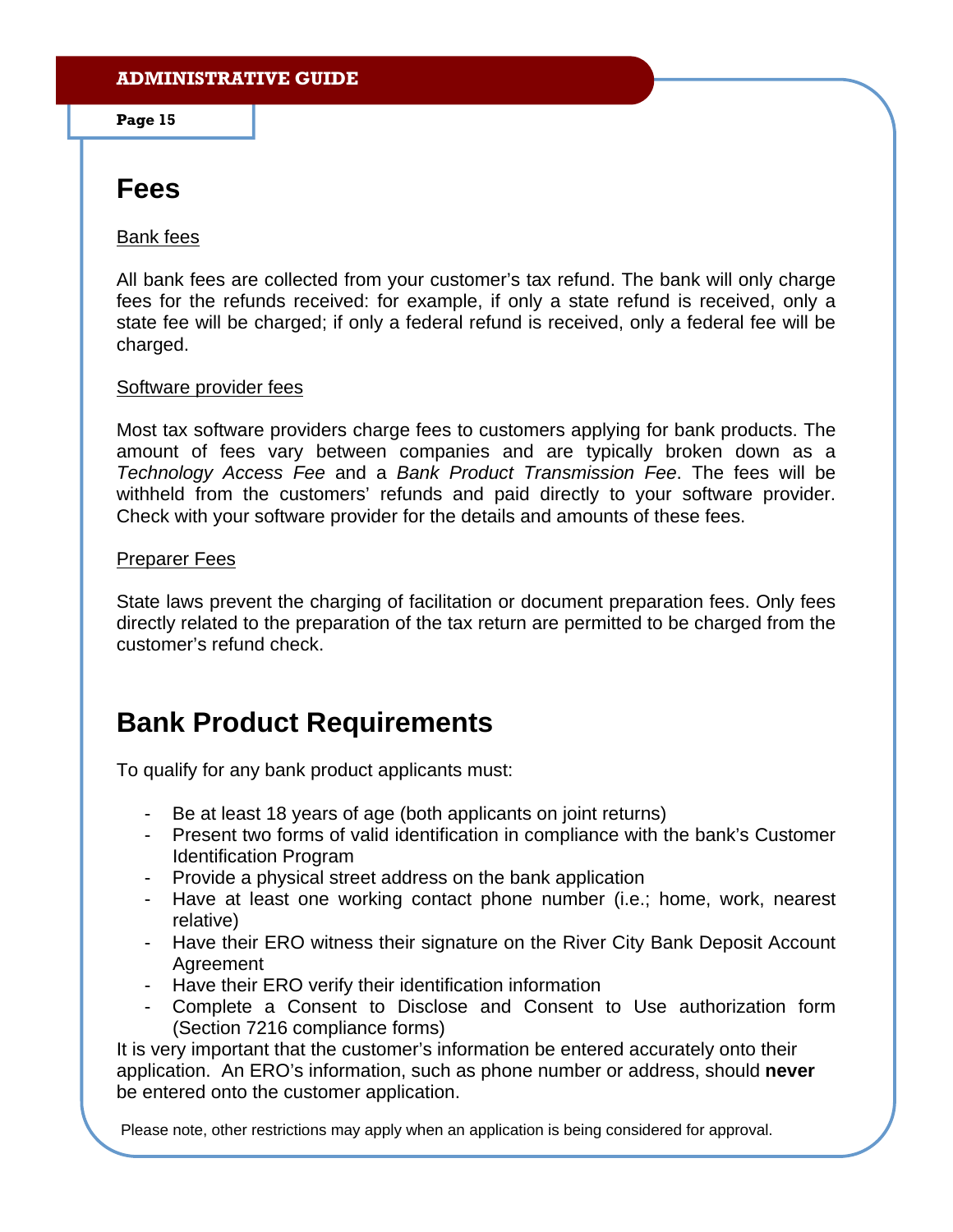**Page 16** 

# **Customer Identification Program**

To comply with the bank's Customer Identification Program, all applicants must provide two forms of identification to be eligible to apply for any bank product. Both applicants on joint returns must provide two forms of ID. Following is the identifying information that is required by the USA Patriot Act to be collected for each applicant:

- Date of birth
- Legal name
- Address of the applicant's residence
- Social Security number (Or Taxpayer Identification Number for non-citizens)

When a customer presents their IDs, they must present one primary and one secondary or two primaries. The only IDs that a preparer can accept as a primary or secondary identification are listed below. The information on the IDs will be used to enter the name, date of birth, address, and Social Security Number (or taxpayer identification number) on the bank application. It is the responsibility of the ERO to ensure the information entered on an application matches the applicant's IDs; EROs must sign every River City Bank Deposit Account Agreement to confirm they have verified the applicant's IDs.

Primary forms of identification are:

- Valid State Driver's License
- Valid State ID card
- Military ID
- Valid Passport

Primary forms of identification for non-U.S. persons:

- Resident Alien Card
- Valid Passport
- Valid Visa
- Matricula Consular

Secondary forms of identification are:

- Form W-2
- Insurance card
- Social Security card
- Utility bill
- Medical bill
- Driver's license not issued by a State of the US
- Property tax bill
- Voter Registration card
- Student ID card
- Firearm license
- Prior year tax return
- Certified birth certificate
- Employer ID card
- Marriage certificate
- Divorce Decree
- Vehicle registration
- Work Visa
- Government or benefits check
- Proof of insurance
- Soc Sec Award Letter
- Benefits card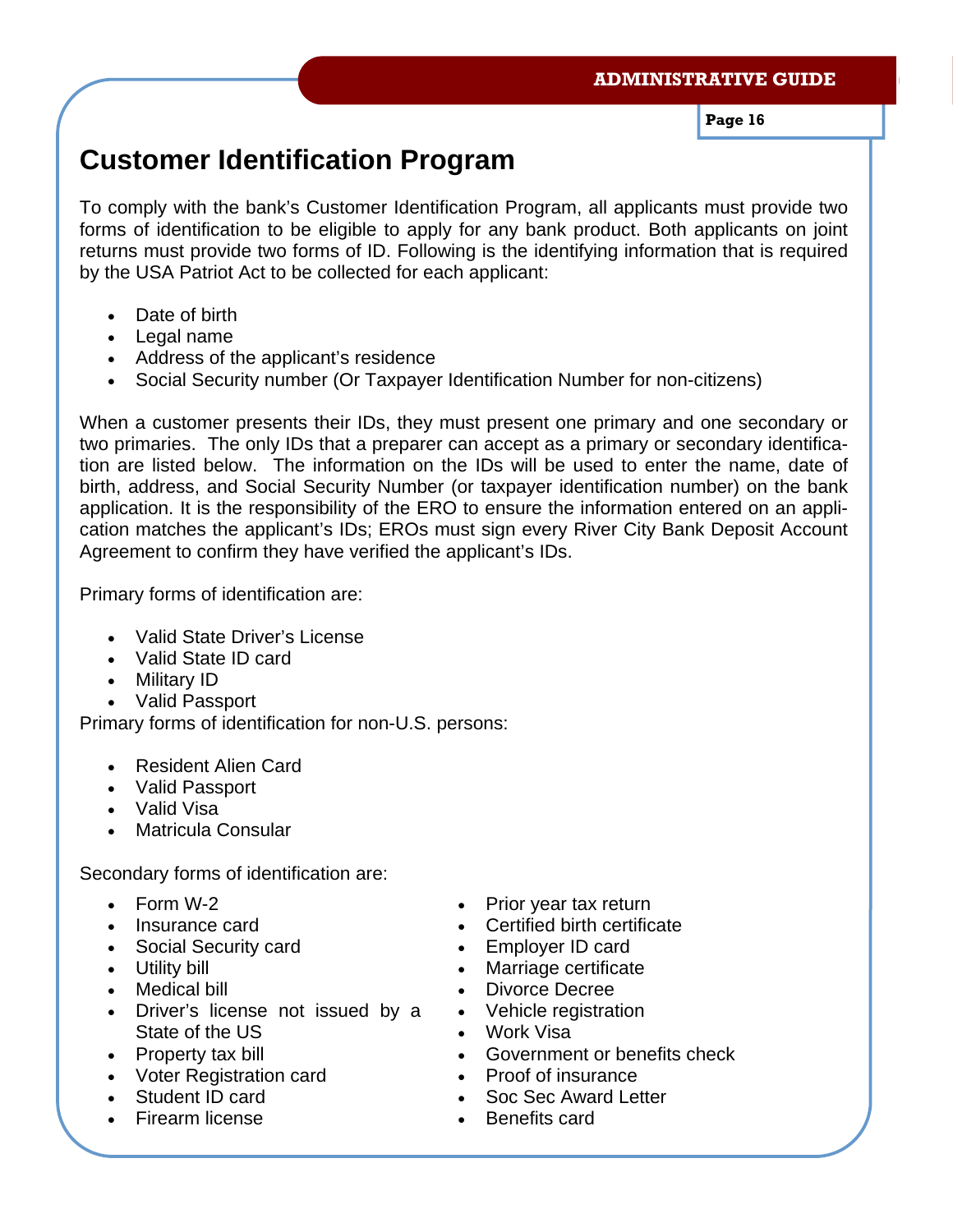### **Page 17**

- ❖ Only IDs from this list may be used
- ❖ Any noticeably altered ID may not be used
- Expired IDs may not be used
- If the DOB, Name, Address, or SSN on the ID does not match what is entered on the application, the ID cannot be used.

# Ensure IDs are valid

- Examine the picture and compare it to the individual
- Check for any logos or holograms that should be present on the ID
- Check for evidence that the ID has been tampered with or altered
- Check the age listed on the ID and compare to the age of the individual
- Compare the signature on the ID to the signature on other forms for similarity
- Compare the information on the ID to other given information for consistency
- Ensure the ID has a valid date and is not expired

# **Product Procedures**

# Canceling a product

A customer is permitted to cancel any product they apply for up until they cash their check or receive their direct deposit. Once funds have been disbursed, no cancelation can occur. To cancel a product, the ERO must contact the bank and request the customer's refund be returned to the IRS. The bank will require any collected fees be returned and any issued checks must be voided. Customers should be made aware that once the funds are returned to the IRS it may take up to 90 days for the IRS to issue a check to the customer by mail.

# Deceased Taxpayers

The bank prohibits the use of bank products in situations where all of the taxpayers on a return are deceased. If an applicant is filing as married-filing-joint or qualifyingwidower, the living applicant may opt for a bank product. The bank recommends that a taxpayer claiming a refund for a deceased person should select a RET or a prepaid card if they have chosen a bank product for delivery of the refund.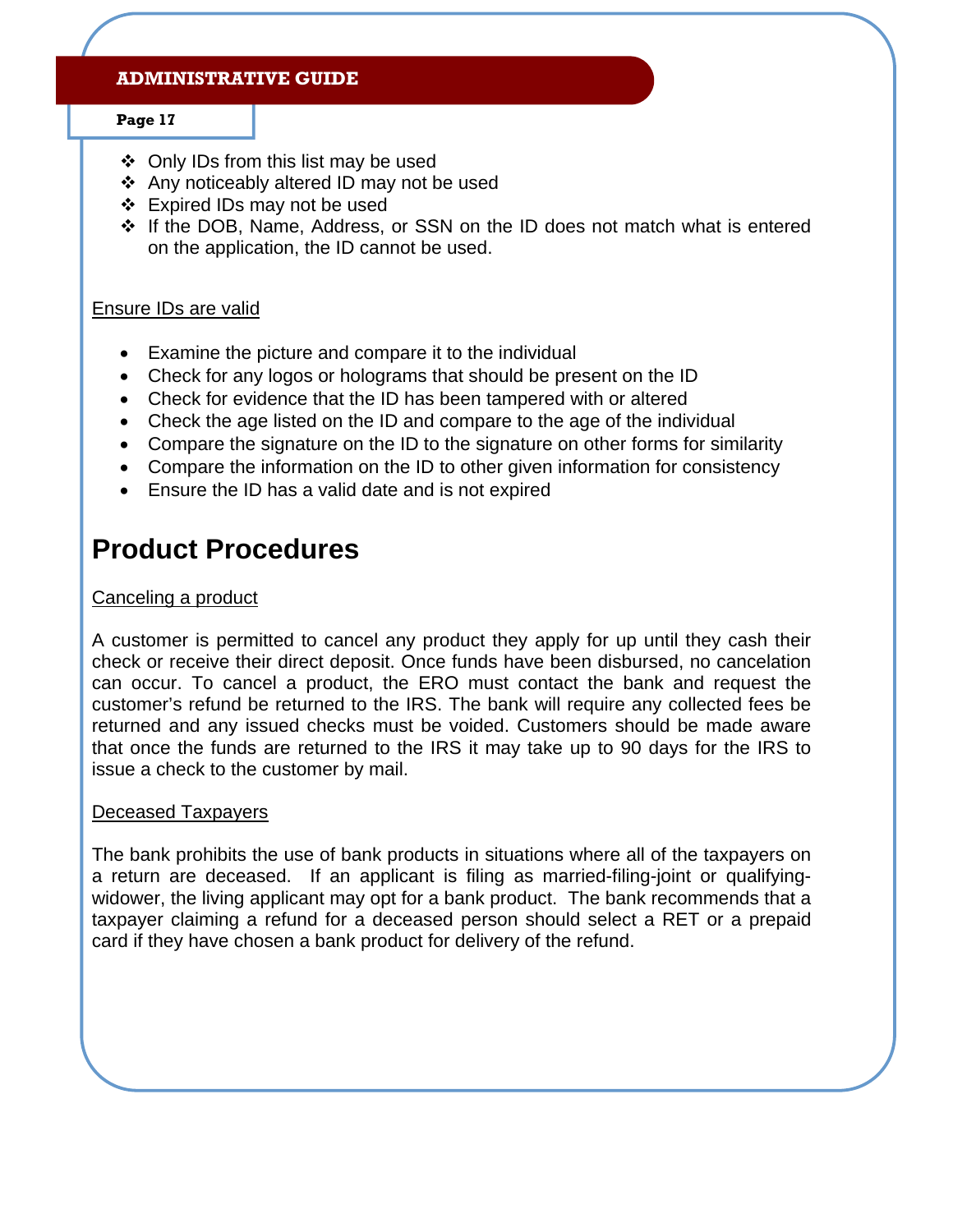# Preparation fees

Preparation fees collected by the bank on behalf of a preparer must be fully disclosed on the customer's account agreement which reflects the fees that were entered on the customer application. In the event that the tax preparation fees exceed \$450, the office may be contacted by the bank for individual explanations.

EROs may opt to have their tax preparation fees deducted from their customer's state refunds. To enable this option, an ERO must have indicated such on their ERO Application, or contact the bank and request the setting be placed on their ERO account.

# Prior debt collection

Delinquent tax loan debts owed to the bank will be deducted from any bank product the customer may choose. All customers should carefully review the Debt Collection Authorization in the River City Bank Deposit Account Agreement and the River City Bank Disclosure Booklet, and you should point out the Debt Collection Authorization to each applicant to alert them to its presence. River City Bank only collects debts owed to itself; it will not collect debts owed to other institutions.

# **Check Procedures**

# Check cashing

River City Bank customers have several options available to them when cashing their checks. Customers with personal bank accounts, or access to banks indemnified by River City Bank, can take their check to that location to have their check cashed; the casher should utilize the toll-free Check Verification number provided on the check to verify its validity before cashing it. Even though River City Bank verifies checks as valid, some institutions may still place a hold on the checks based on their own policies.

Customers may also take their check to locations that use Positive Pay® from Certegy FIS to verify checks. These locations scan the checks through an automated system to determine if they are valid. The institutions will not contact the bank directly but will rely only on the information they receive from the Positive Pay system. The fees and maximum check amount that can be cashed will vary by location.

For the bank to authorize any check to be cashed, the bank must have first received a confirmation of check printing from the tax office. The confirmation information, including the check number, must have been recorded properly for authorization to occur. Check authorization will not occur immediately after printing and the timing will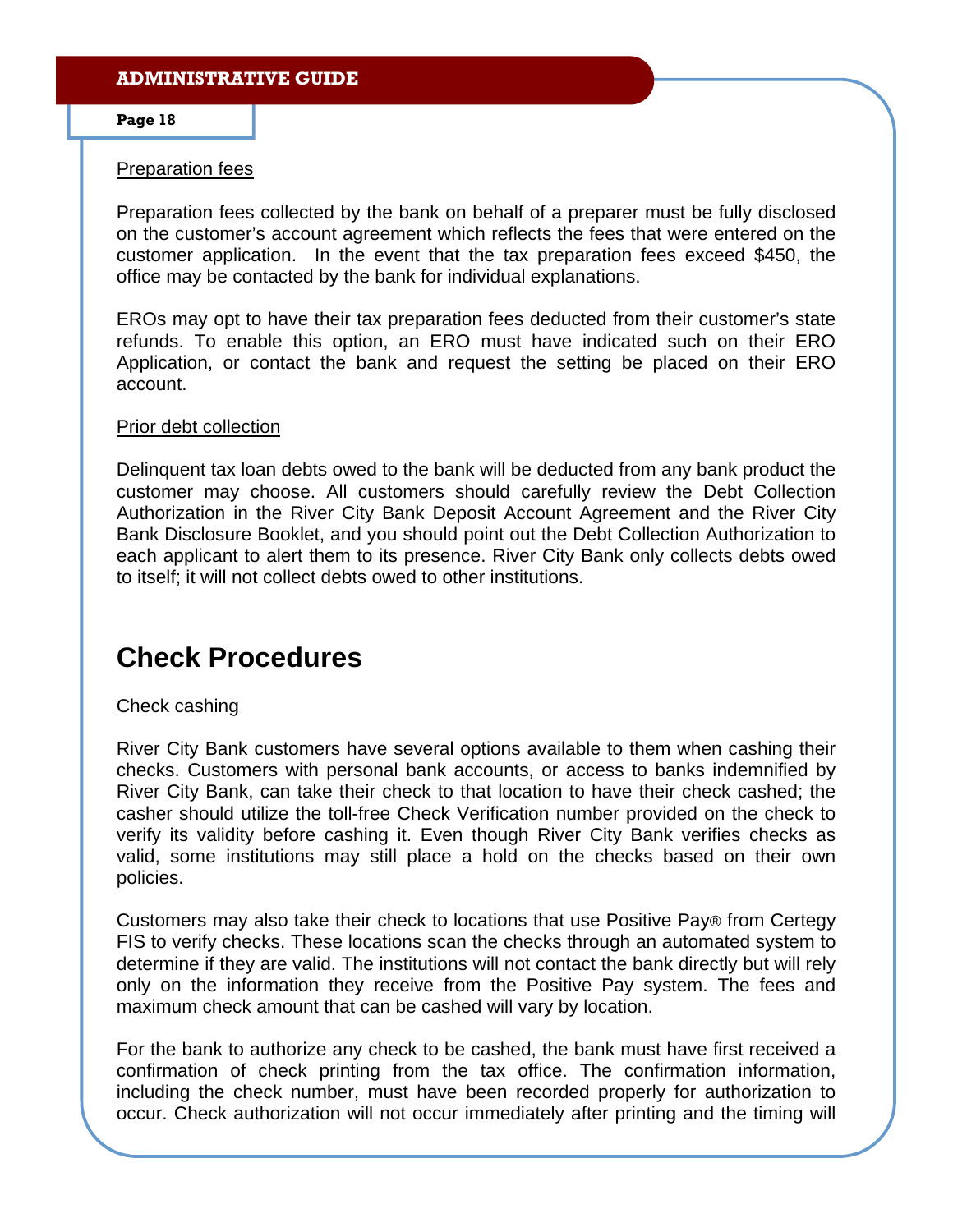# **Page 19**

depend on the processing schedule of your tax software provider. This may sometimes take several minutes and possibly up to 30 minutes. To ensure authorization occurs properly and in a timely manner, the bank recommends that EROs print checks as soon as they are available to print and that they review the check printing reports to ensure the check numbers were recorded properly. You should also ensure that you are sending the confirmation information for checks according to your tax software's instruction to ensure that the bank receives that information.

# Check reprints

If a check needs to be reprinted after printing has already been finalized, EROs must complete a check rehang form and fax it to the bank. The form must be filled out completely with all the known information, including the customer's social security number, and the ERO's EFIN. If the original check is legible, the ERO may fax a voided copy of that check in lieu of the rehang form. This form can be downloaded via your RCB online ERO account, accessible from the bank's website www.rcbtaxdivision.com or by contacting a RCB representative and requesting that the form be faxed to you.

# Distributing checks

Before releasing a check to a customer, EROs must first verify the customer's identity to ensure the check belongs to them. The customer must sign the upper portion of the check stub, which must be detached and retained by the ERO. The customer **MUST** be given the "Statement of Activity" portion, complying with the Truth in Savings Act. The statement contains required information including the final fees and charges that were deducted from the customer's refund, along with other required disclosures.

# Duplicate checks

According to the River City Bank Tax Division Agreement, in the event that an ERO prints and distributes a duplicate check and both checks are presented to the bank for payment, the ERO may be responsible for the check.

#### Expired checks

All checks expire sixty days after they are printed. All check stock has a final expiration date of June 16, 2014. To have an expired check reissued, void it and return it to the bank. If the check has expired because the customer has not returned to pick it up, it can be held by the bank and reissued when the customer does come to retrieve it, up to three years.

#### Forged signatures

When a customer's check has been stolen and cashed, an Affidavit of Forgery must be completed. Please contact the bank so that appropriate action can be taken.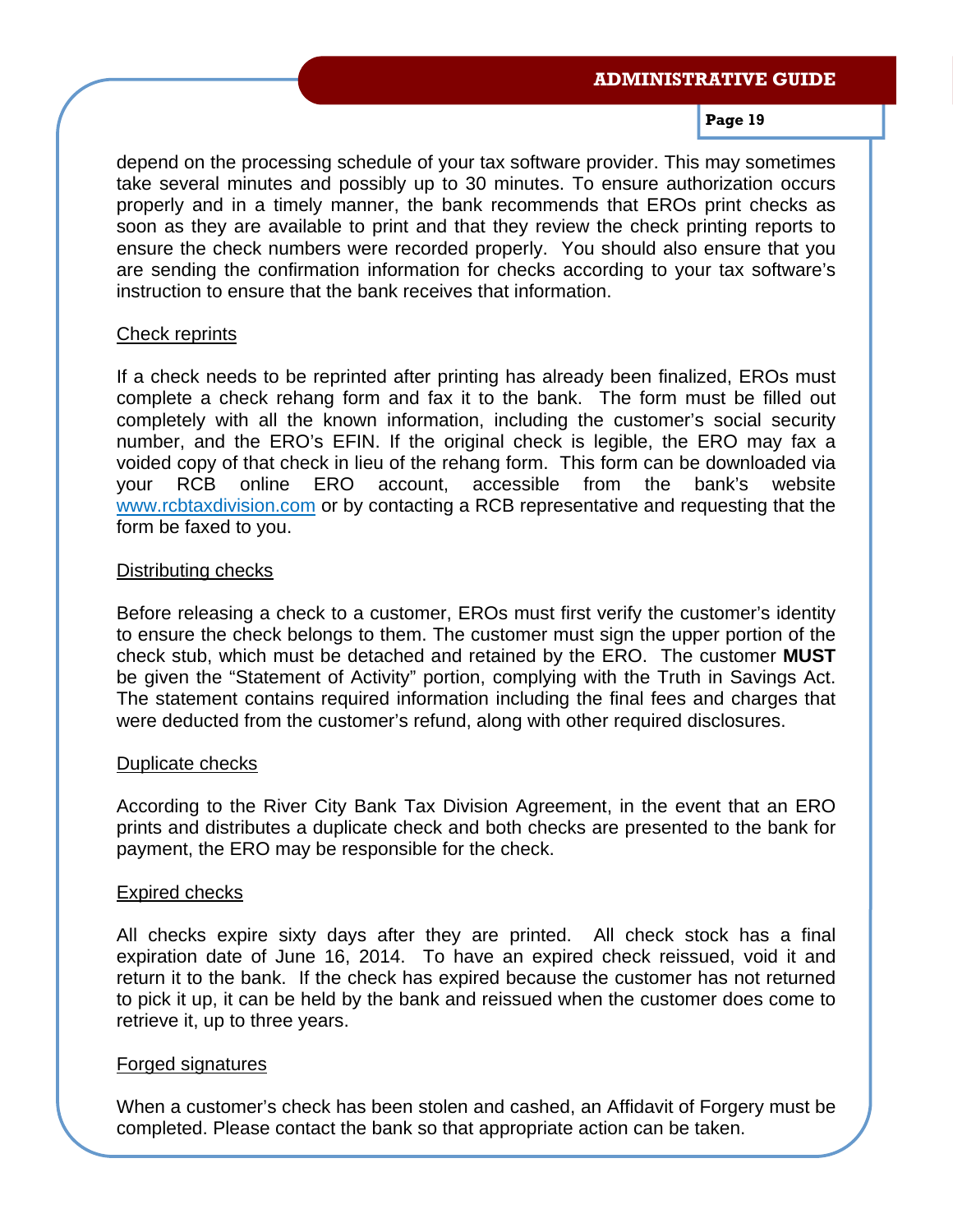#### **Page 20**

#### Lost and stolen checks

Checks that have been lost, stolen, or destroyed while in the customer's possession can be reissued after the customer completes a Client Lost Check Affidavit. Checks that have been lost, stolen, or destroyed while in the ERO's possession can be reissued after the ERO completes an ERO Lost Check Affidavit. In either event, please contact the bank so that appropriate action may be taken. In both cases, there may be a waiting period before the check can be reissued.

#### Unclaimed checks

If a customer does not pick up or cash their check, the bank will hold the customer's funds up to three years. After three years the funds must be escheated to the State of Kentucky as unclaimed property. Customers' checks from prior tax years that are still being held by the bank can be retrieved at the customers' request. If the original check is still available, it must be voided and returned to the bank. If it has been lost, then a lost check affidavit should be completed. The customer's check will be printed by the bank and mailed to the ERO's office.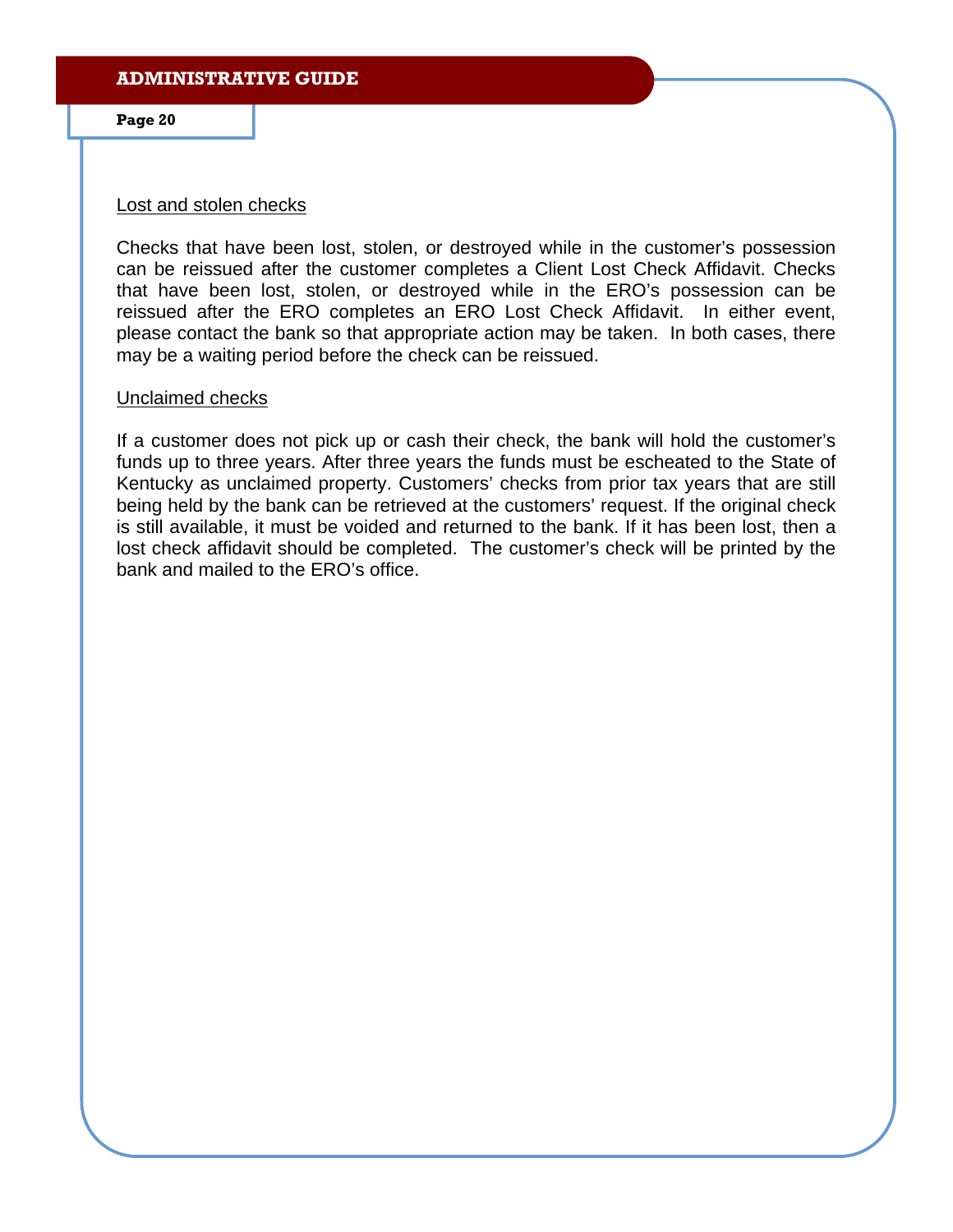# **Completing a bank application**

When a customer applies for a bank product it is important that the application be completed properly. Most tax software providers and the bank's remote software will complete an application for the ERO. The ERO should then verify that the River City Bank Deposit Account Agreement prints correctly. This is the one page agreement which contains only the customer's name, last 4 digits of their social security number, anticipated refund amount, total fees and the date. This page also provides some account disclosures and verifies, upon execution, that the customer has received the River City Bank Disclosure Booklet which **MUST** be given to each customer who receives a product through the bank. By signing the River City Bank Deposit Account Agreement, the ERO is also certifying that they have verified the identifying information that was entered on the application from the customer IDs. As part of the internal audit process (see page 26), the Bank will be verifying that this Deposit Account Agreement is being properly signed by the customer and the ERO and that the electronic application is complete.

The tax software will populate the majority of the information into the RCB customer application, however, some information will need to be entered by the ERO including the customer's date of birth and identification information. All information for the primary applicant must be complete. The joint-applicant section must also be completed when the filing status is married-filing-joint. Follow the Customer Identification Program from pages 16 and 17 of this guide and use the customer's IDs to complete this section. The disbursement option will also be selected in this section. If the customer has opted for a RET, their account and routing number will be entered here. If the address used on the customer tax return was a P.O. Box, it must be updated at this point to reflect the customer's physical address. Lastly, the preparer's PTIN must be entered before transmission.

When the option to print has been chosen, only the River City Bank Deposit Account Agreement will print. This Deposit Account Agreement must be signed and dated by all applicants and the ERO. This agreement contains only the customer's name, the last 4 digits of the primary's Social Security Number, the date, the anticipated refund amount and all applicable fees. No other sensitive customer information prints with this agreement.

Prior to signing the account agreement, the customer **MUST** be given a River City Bank Disclosure Booklet which has been provided to the ERO by the bank. A customer must not sign the Deposit Account Agreement or accept a bank product if they have not received a River City Bank Disclosure Booklet. This booklet provides required disclosures pertaining to their special use deposit account including Truth in Savings, Electronic Fund Transfer, Privacy of Consumer Financial Information and Funds Availability, and other required information. This disclosure booklet also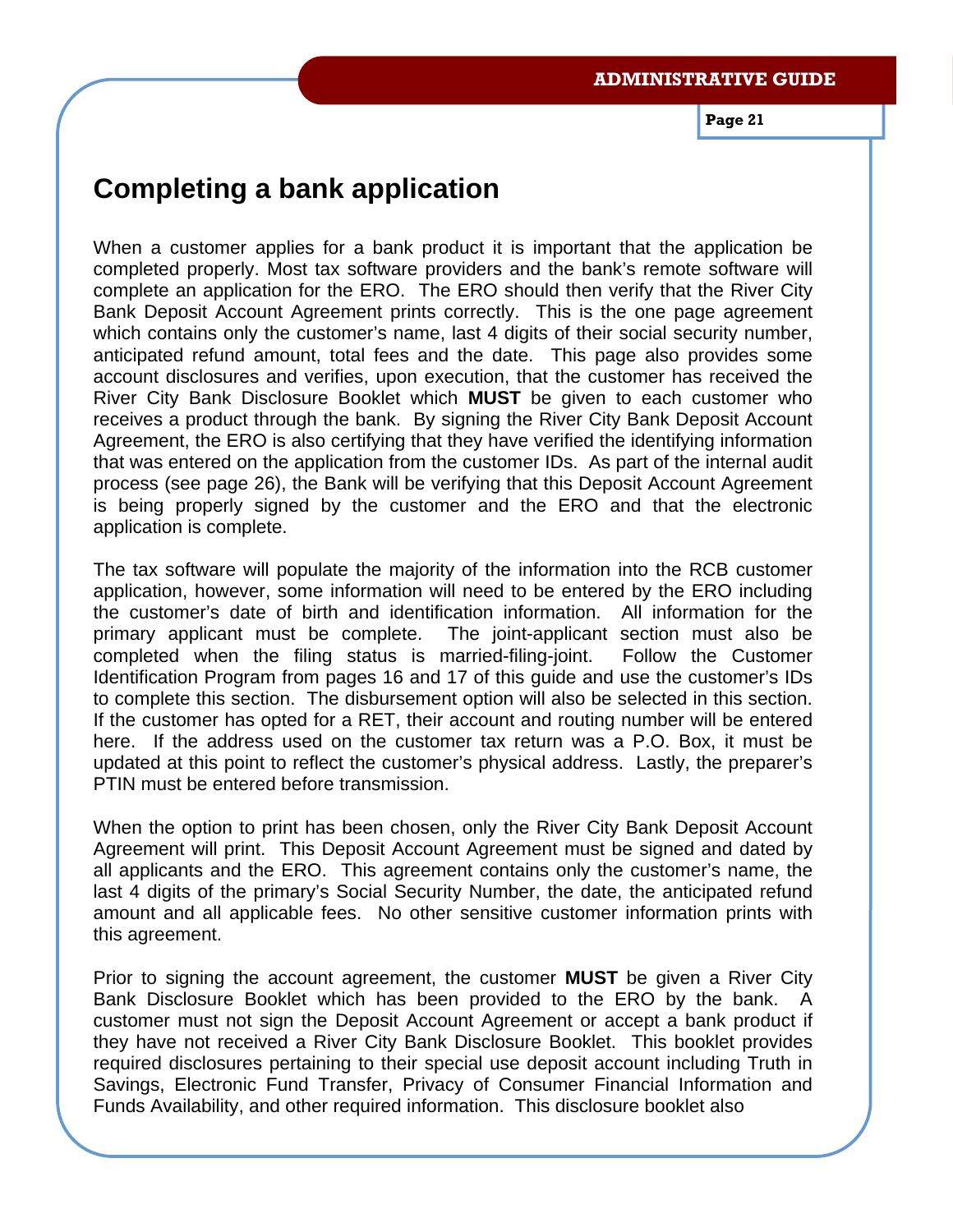**Page 22** 

contains the bank privacy policy which explains how the bank will use the information provided by the customer and what limits the customer can place on that use as applicable under Regulation P, Privacy of Consumer Financial Information.

The signed copy of the Deposit Account Agreement must be retained on file in your office and stored according to the Storage/Document Destruction Agreement or returned at the end of the season to the bank for storage.

As noted in the **Protecting Records** section of this guide, even though the agreement does not contain sensitive information, it should still be kept secure. Signed customer agreements must be maintained and stored according to the Storage/Document Destruction Agreement or returned at the end of the season to the bank for long term storage. See page 24 of this guide for document retention instructions.

A copy of the River City Bank Deposit Account Agreement can be seen at right.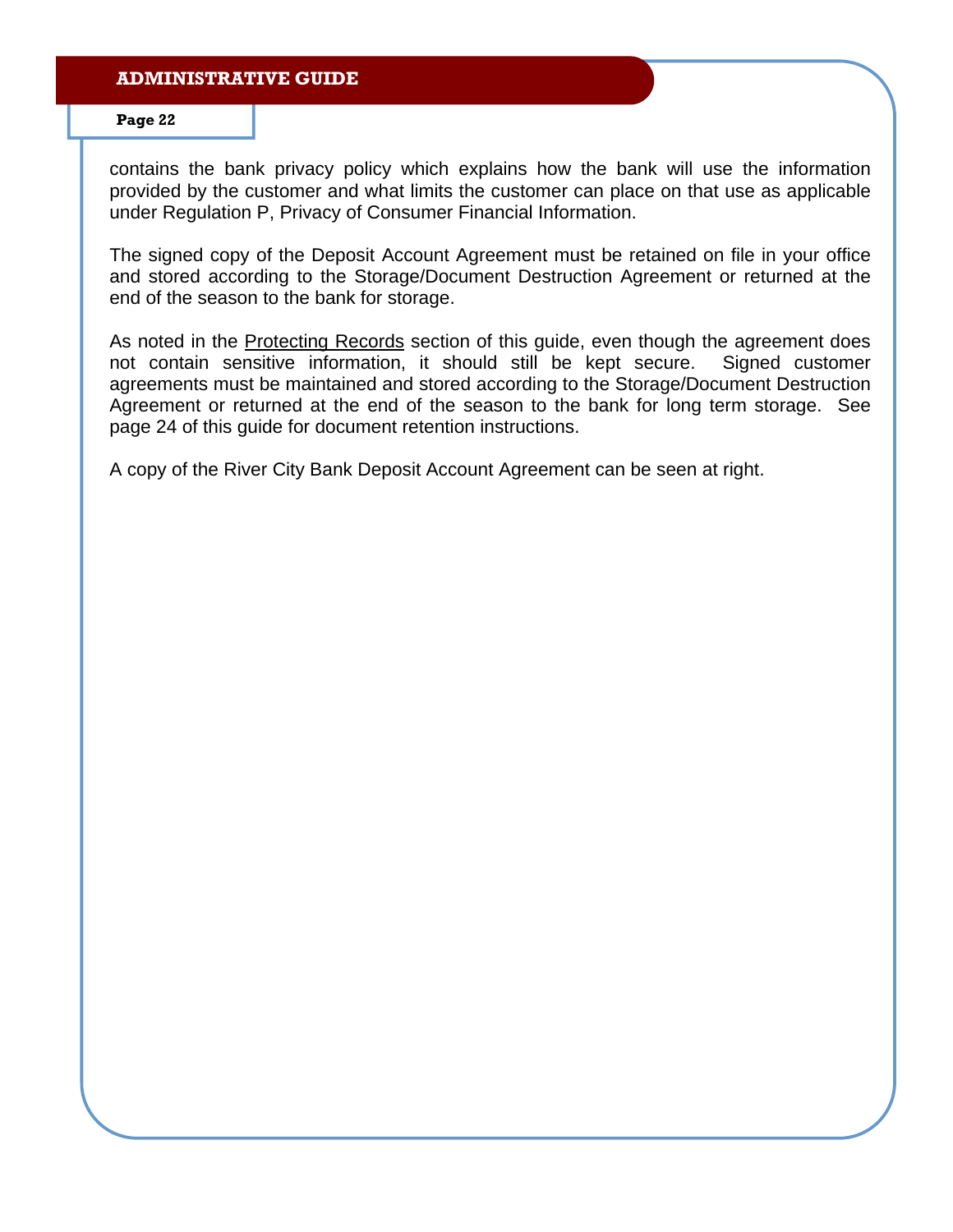**Page 23** 

 $***1234$ John J. Dos

**EFIN 222222** Date 1/1/2001

#### 2014 RIVER CITY BANK DEPOSIT ACCOUNT AGREEMENTS

DEPOSIT ACCOUNT/FEDERAL ELECTRONIC REFUND CHECK (FEDERAL ERC) AGREEMENT, AND (IF SO DESIGNATED) FEDERAL REFUND<br>ELECTRONIC TRANSFER (FEDERAL RET) AGREEMENT, AND (IF APPLICABLE) STATE ELECTRONIC REFUND CHECK (STATE ERC) AGRE (IF APPLICABLE) STATE REFUND ELECTRONIC TRANSFER (STATE RET) AGREEMENT TO RIVER CITY BANK, INC. (AND ITS SUCCESSORS AND/OR **ASSIGNST** 

THIS IS AN AGREEMENT FOR A FEDERAL ERC OR RET FROM THE BANK. THIS MAY ALSO BE AN AGREEMENT FOR A STATE ERC/RET.

Where used in this "Agreement" the terms "I," "my," "we," and "our(s)" mean the applicant applying for a deposit account. The term "Bank" refers to River City Bank, Inc.

#### IMPORTANT INFORMATION ABOUT PROCEDURES FOR OPENING A NEW ACCOUNT

To help the government fight the funding of terrorism and money laundering activities, Federal Law requires all financial institutions to obtain, verify, and record information that identifies exchange of terrorism and mon

I certify that I have reviewed my personal information above and that it is true and accurate. I hereby agree and understand that by way of my signature below I am authorizing the Bank to establish a special single-use dep

I certify that I have received the RIVER CITY BANK DISCLOSURE BOOKLET containing all applicable disclosures regarding my Electronic Refund Check or Refund Electronic Transfer, and (if applicable) State Electronic Refund Check or State Refund Electronic Transfer

By signing this page, I/we authorize the Bank to establish a special use deposit account in my/our name for the purpose of receiving a direct deposit of my/our federal tax refund from<br>the Internal Revenue Service as design

I/We acknowledge that the ERO/TRANSMITTER has served as my/our agent in the completion and transmission of the Application(s) to the Bank and I/we fully understand that the EROTRANSMITTER is an independent contractor and has no any our agen in use component BERG in the Application or State ERC/RET Application or to otherwise and the terms and the Bank of otherwise, to approve a Federal ERC or

THE APPLICANT MUST NOT SIGN THIS AGREEMENT IFHE/SHE HAS NOT RECEIVED THE RIVER CITY BANK DISCLOSURE BOOKLET. IF A DISCLOSURE<br>BOOKLET IS NOT PROVIDED, RIVER CITY BANK SHOULD BE CONTACTED AT (888) 820-7848. THE APPLICANT MUS **INFORMATION ABOVE BEFORE SIGNING THIS AGREEMENT.** 

ESTIMATION OF FEDERAL ERGRET NET PROCEEDS 

| Lots TOTAL DEPOSIT ACCOUNT CHARGES       |  |
|------------------------------------------|--|
| Lots TAX PREPARER FEES<br>               |  |
| Less FLECTRONIC PREP FEES                |  |
| Less FLECTRONIC FILING FEE 1             |  |
| Less FLECTRONIC FILING FEE 2             |  |
| Less FLECTRONIC FILING FEE 3             |  |
| TOTAL FEES AND CHARGES PAID BY TAXPAYER. |  |
| <b>ESTIMATED FEDERAL ERCERT PROCEEDS</b> |  |

| <b>ESTIMATION OF STATE EKCRET NET PROCEEDS (if applicable)</b> |  |
|----------------------------------------------------------------|--|
| TOTAL <i>ANTICIPATED</i> STATE REFUND AMOUNT                   |  |
| Less TOTAL DEPOSIT ACCOUNT CHARGES.                            |  |
| TOTAL FEES AND CHARGES PAID BY TAXPAYER.                       |  |
| <b>ESTIMATED STATE FRORET PROCEEDS</b>                         |  |

#### \*\*\* DEBT COLLECTION AUTHORIZATION \*\*\*

If I'we have any delinquent indebtedness from prior years to River City Bank, that has not been discharged in bankruptcy, I'we authorize and instruct River City Bank to deduct from The mount and the proceeds of mylone Federal ERORET or State ERORET, an amount equal to the balance overd on mylone delinquant indebtedness and to pay such amount to River City Bank, as<br>payment on/of such delinquant indebt or State ERC/RET, an amount equal to the balance owed on my/our/or either one of our delinquent indebtedness and to pay such amount to River City Bank, as payment on/of such delimment indebted

I've understand and agree that the Bank will deduct and disbure to the appropriate recipients thereof, and is HEREBY AUTHORIZED TO DEDUCT AND DISBURSE, THE ABOVE FEES AND CHARGES FROM THE PROCEEDS OF MY/OUR FEDERAL ERC/RE

In addition, in the event that I'we have applied for a State ERORET along with either a Federal ERORET and the IRS, for whatever reason, fails to deposit my/our Federal Refund into my/our Deposit Account, I/we understand,

**Applicant Signature** 

**Joint Applicant Signature** 

Date

Date

Date

EROTRANSMITTER or Preparer Signature certifying verification of Applicant's IDs and Joint Applicant's IDs



Revised 10/17/2013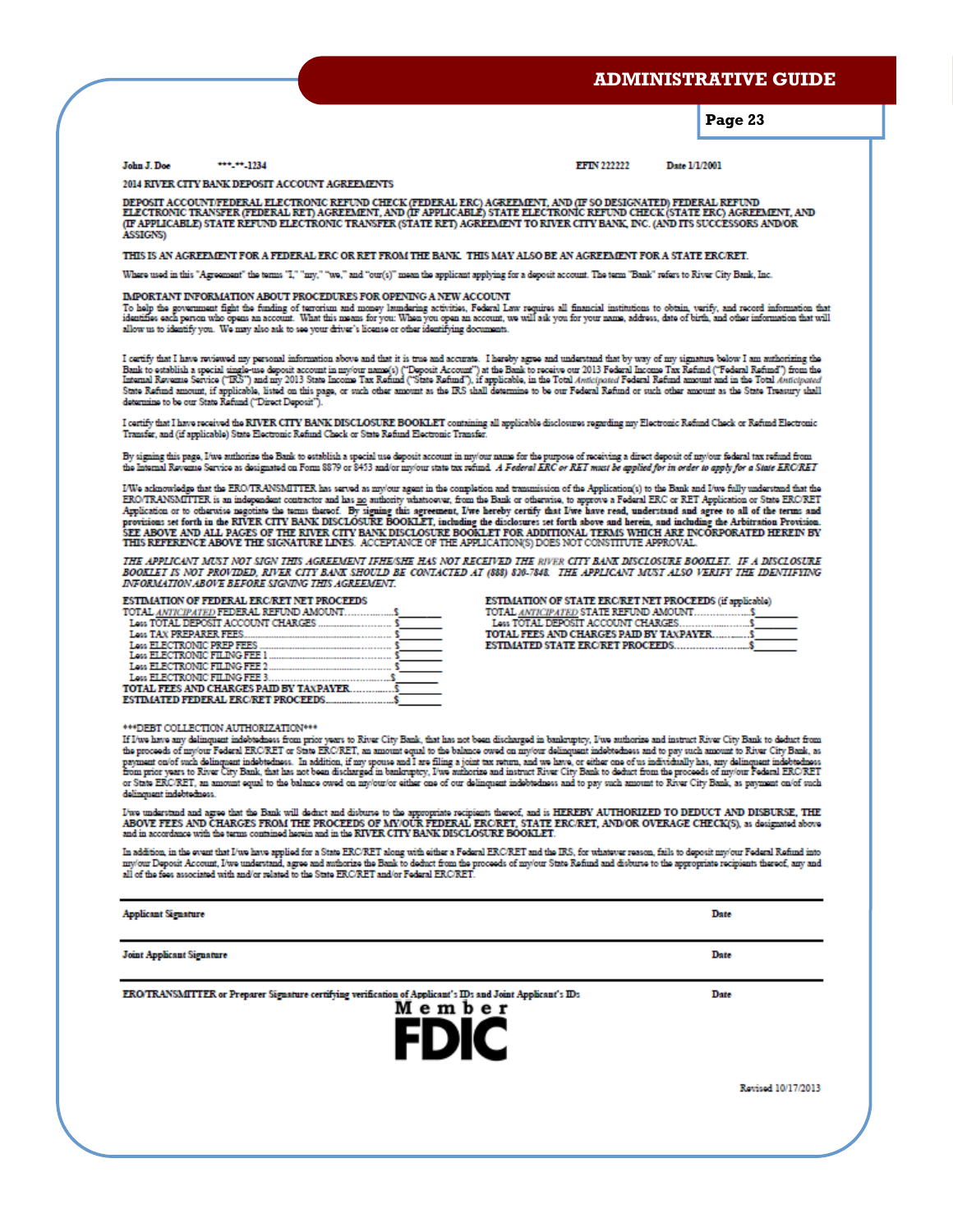# **Document retention**

All signed documents relating to bank products must be completed properly and retained on file. At the end of tax season, the ERO will have the option of storing these documents at their location by signing a Storage/Document Destruction Agreement or by returning the documents to the bank for storage.

When a bank application is completed, the ERO must retain the copy of the River City Bank Deposit Account Agreement which prints and is signed by the ERO and the customer.

The top portion of checks contain a stub with a summary of the check. When a check is issued to your customer, the check stub must be detached and retained on record. The stub contains a customer signature line and date line providing a distribution record for the bank. By signing this, the customer is also verifying that they have received their Statement of Activity which is the second part of the check. The Statement of Activity **MUST** be given to the customer as it contains required disclosures in accordance with the Truth-in-Savings Act.

The originals of any additional bank documentation which may have been submitted to the bank during the tax year, including lost check affidavits, rehang forms and/or forgery affidavits should also be filed with the customer's records and kept secure.

The bank is not required to store copies of your customers' tax returns, income documentation, 7216 compliance forms, or other tax related documents; these documents should not be sent to the bank for long term storage. Maintenance of these documents should be done in accordance with IRS requirements.

# **After-season**

As tax season ends, there are a number of items EROs need to do to satisfy their obligations to the bank:

- You will be mailed a notice when it is time to complete a Storage/Document Destruction Agreement or return your retained documents. You must respond to the notice by returning the agreement or sending a copy of all signed customer agreements and signed check stubs to the bank. Compiling these documents during tax season will make this process easier. If you have a paperless office, you may return a copy of all bank documents on a disk.
- All unused check stock and River City Bank Disclosure Booklets must be returned to the bank or destroyed beyond recognition by utilizing a method such as shredding or burning. If unused check stock and/or disclosure booklets are returned to the bank, the ERO's EFIN should be included.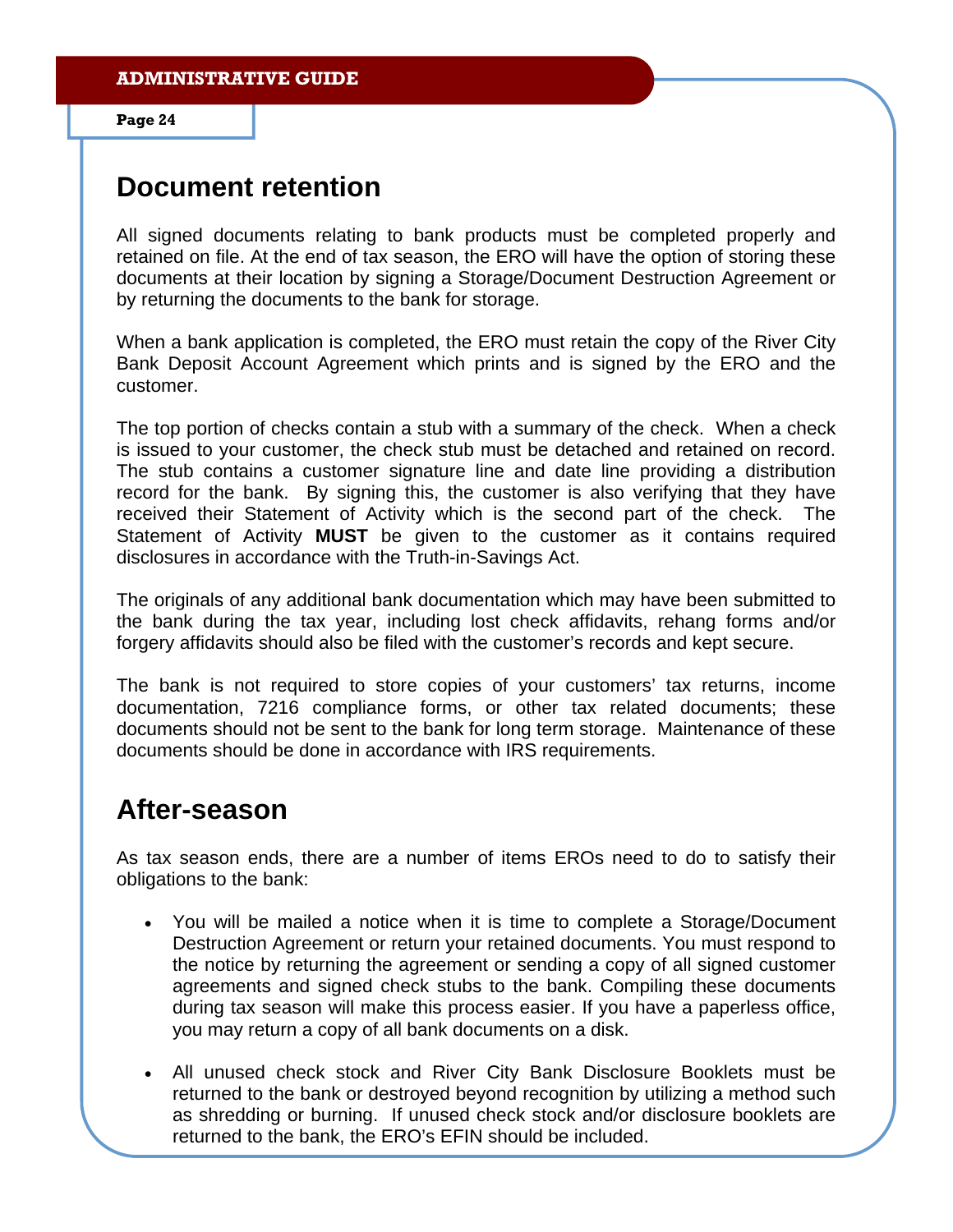**Page 25** 

- Beginning in June, all checks will be printed by River City Bank and mailed to the ERO. If an ERO should require the bank to begin doing this at an earlier date or would prefer the bank mail the checks directly to customers, the bank must be contacted to make arrangements.
- If an ERO's office closes for the remainder of the year or is not open on a regular basis, the bank should be provided with alternate contact information so the ERO can be contacted if necessary.
- The bank should be notified of any checks that customers have not claimed; the checks will have expired and should be returned to the bank to be held until the customer calls to claim them.

# **Administrative processes**

# Automated phone line/ABC Voice

The bank partners with ABC Voice/Versicom to provide an automated, toll-free line customers may call to check the status of their refund, (866) 730-2274. Customers may also choose to take advantage of text messaging options which are available via this service as well. This is a free service offered to EROs automatically upon enrollment to the Tax Division. In addition to this free service, there are many additional features also available to EROs to personalize their customer's experience. These features are offered exclusively for River City Bank EROs by Versicom at discounted rates. Details and rates for these services can be found at www.abcvoice.com or by contacting a Versicom representative (937) 438-3700.

# Fee payments

Tax preparation fees are collected and paid daily during the peak of season and at least weekly after peak. The bank will pay fees collected on customers who have received an IRS or state treasury (if an ERO has selected the option for fees to be deducted from state) deposit. No fees will be paid before a deposit is received. Funds are deposited to the account supplied at enrollment. It may take 1-5 business days for the funds to be available in your account, depending on the policies of your financial institution. Fee reports are made available through the ERO's tax software, in the River City Bank Remote software and through the ERO's RCB online account.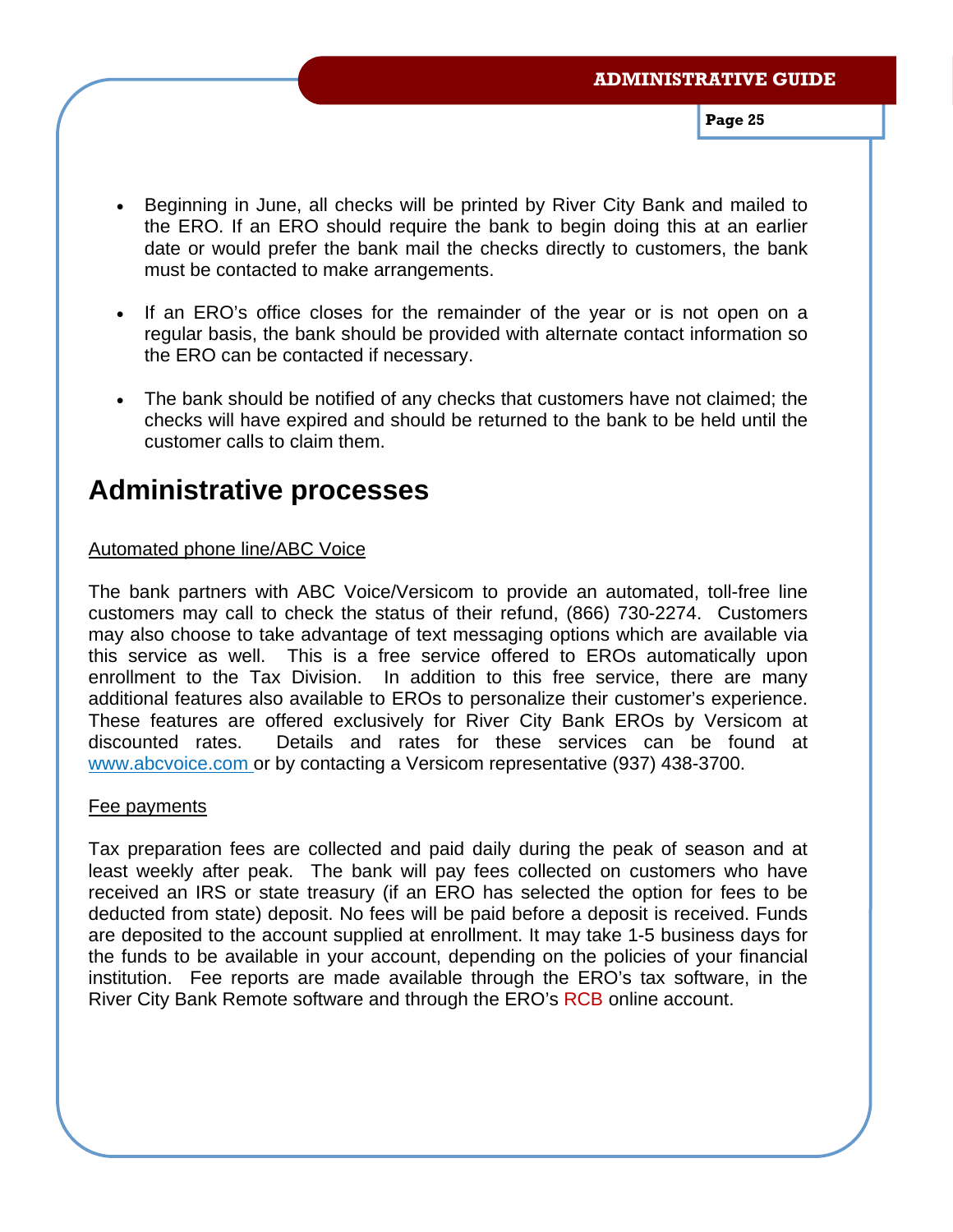### Indemnification

River City Bank can set up an indemnification agreement with banks local to the ERO's area, providing customers a convenient check cashing option. Banks which have an existing relationship with the ERO tend to be the best target for setting up such arrangements. An ERO may provide River City Bank with a contact person, phone number, fax number, and address of the bank and an indemnification agreement can be arranged.

# Internal audits

The bank will conduct random internal audits to ensure all EROs are in compliance with the bank's procedures and guidelines. In the event that an ERO's customer is flagged for a random audit, the ERO will be contacted by the audit department and client information will be requested. In most circumstances, the River City Bank Deposit Account Agreement will be requested to satisfy the audit. It is important to promptly respond to these audits. The ERO has 72 hours to provide the requested documentation to the bank or the audit will fail. If an ERO fails an audit, they will be contacted and the reasons why the audit failed will be discussed. If an ERO fails more than one audit, the ERO may be permanently removed from the program. All documentation requests should be faxed to (800) 886-3705.

#### Fee Forward

River City Bank provides a fee advance loan to approved EROs which have already enrolled with the Tax Division. Contact a River City Bank representative for more information.

#### Ordering supplies

Additional check stock may be ordered any time during tax season. Orders may be placed by calling customer service. Orders placed before 12:00 pm EST will be shipped the same day and sent regular mail and should arrive within 3 to 5 business days. Orders can be shipped overnight only when the ERO provides a FedEx account number for overnight charges. Marketing materials and reminder postcards (postcards are available for renewing EROs only) may be ordered by completing the online marketing order form at https://surveygizmo.com/s3/1024045/MarketingForm. No marketing materials will be sent unless an online order has been placed.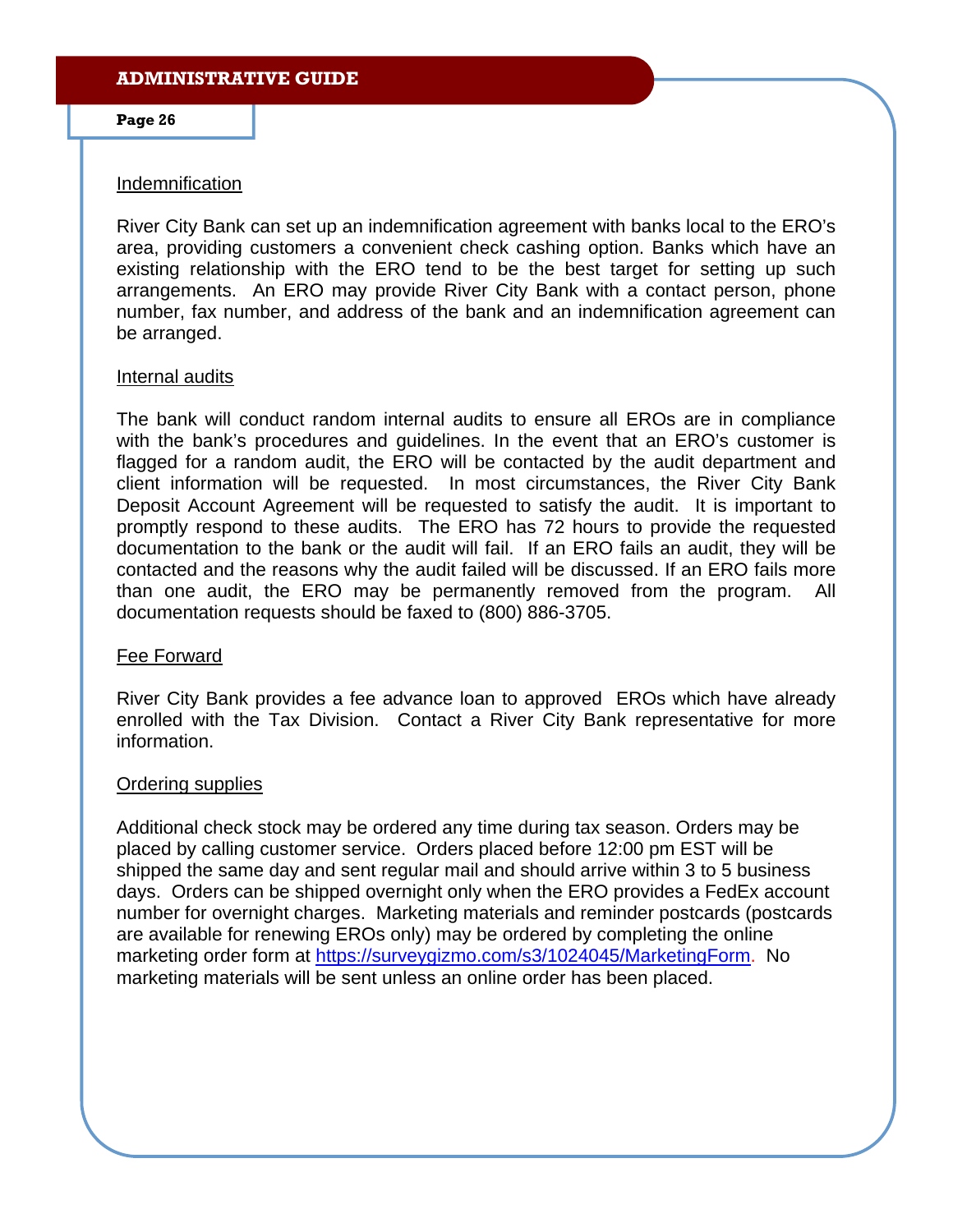# Trace requests

In the event that the bank makes a direct deposit to a customer's personal account and the customer claims to have not received the deposit, the bank can conduct a trace request to confirm deposit of the funds and find a resolution to the situation. The customer should wait five business days from the date the deposit was issued before a trace request can be conducted. A trace request is subject to the policies and procedures of the financial institution to which the deposit was sent.

# Unpostables

In certain situations it may be possible for the Bank to receive a deposit for a client without first receiving a bank application. When funds are received for a customer that does not have an account, it is referred to as an Unpostable. In order to disburse the funds, a bank application must be transmitted to the Bank so that an account can be established for the customer. There are two ways an account can be created: (1) Using the Bank's Remote software, or (2) Using the Bank's online application. To create the application using the Remote it must be properly installed. Installation for the Remote is available using the ERO's RCB online account which is accessible at https:// enroll.rcbtaxdivision.com/default.aspx.

# Using the Bank's Remote software

On the main screen of the Remote13 software, click "Create Bank Application" then type the client's social security number in the box provided. Within the section "Application Details", complete each field. The tab or enter key may be used to move from field to field more easily. Continue through each screen by clicking "Next Page" when a screen is complete. When the last screen is complete, click "Accept" to finish the application and begin transmission to the Bank. A print screen of the Deposit Account Agreement will appear. This must be printed and signed by the customer before the electronic application is transmitted. When printing is complete, close the print preview and a verification report will appear, indicating the amount of fees that will be deducted along with the product type. If all is correct, click "Okay". If you need to make corrections, click "Cancel". Another box will appear, indicating how many records there are to transmit. Click "Yes" to send the application that was just completed.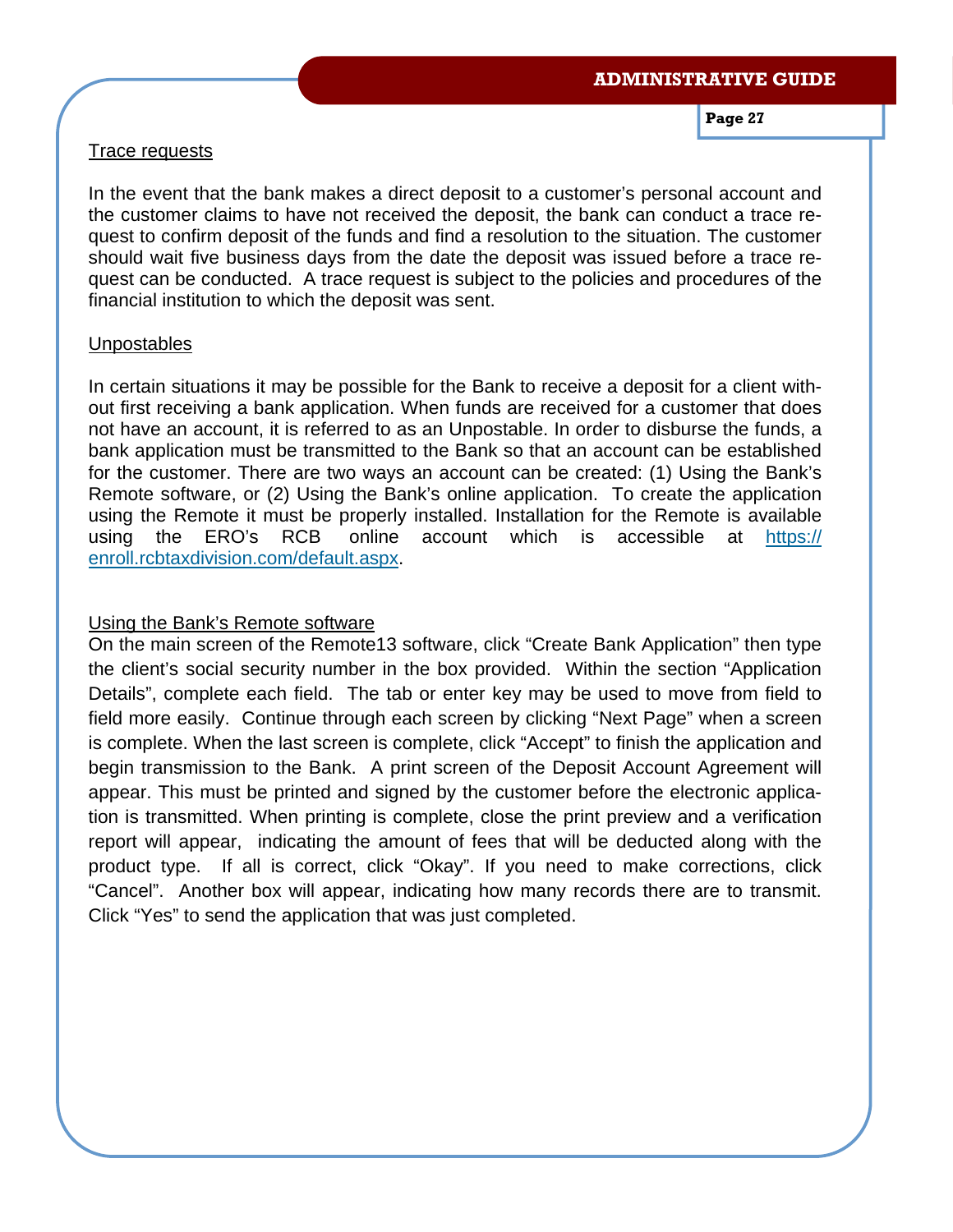#### Using the Bank's online application

Login to the ERO's RCB account at https://enroll.rcbtaxdivision.com/default.aspx. If an ERO account has not previously been established, select the "Sign Up" option to create an account. Once logged in, the ERO web account must be linked to the ERO application. If already linked this step may be skipped. To link, hover over the "ERO Account" menu and click the "Account Validation" submenu. Fill in the required information and submit the link request. If the information provided is correct, the web account and ERO application will be successfully linked. Once the web account is linked, access the Online Bank Application by hovering over the "Taxpayer Accounts" menu and select the "Bank Application" submenu. Proceed to fill out all fields with the correct information. Once complete, click "Submit" to transmit the application to the Bank.

Once the bank receives the application via the Remote or the online application, an account will be created and the funds will be manually processed through the account. Once processed, the funds will be disbursed in the method indicated when the application was completed. Unpostables are normally processed twice a day; once in the morning and once in the afternoon.

# ▶ Updating ERO account information

If at any point during the season an ERO needs to update information such as bank account information, contact person, address, or phone number, the ERO must contact the bank for instructions on how to do so. The ERO may be required to send the updated information in writing or may be able to make the changes through the ERO's RCB online account.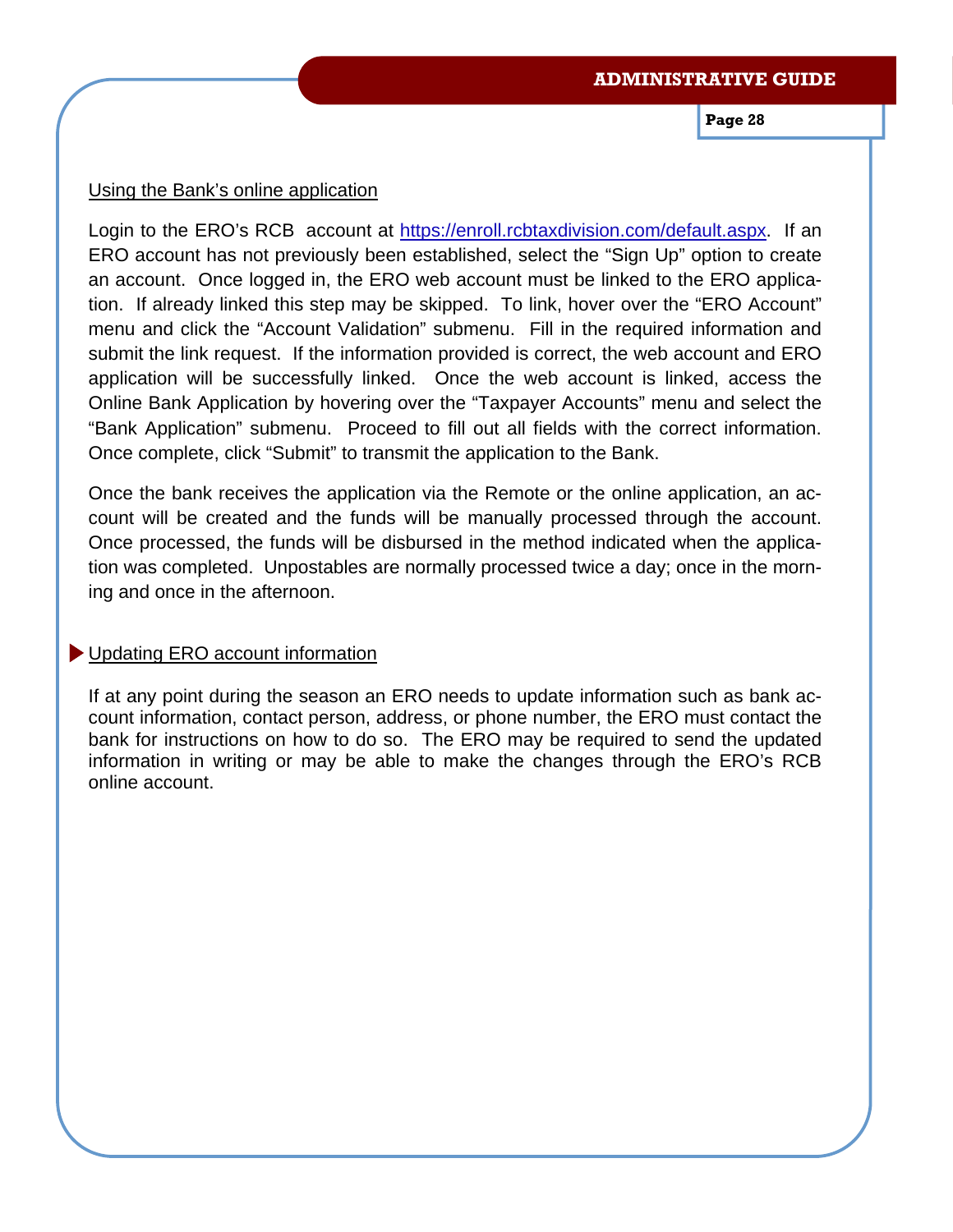# **Regulations**

*Below you will find a brief explanation of why the bank has certain procedures and why it is important for you to follow them. Most all of our procedures are in place to mirror regulatory requirements. It is important to remember that when a customer chooses a bank product through River City Bank, the Bank is opening an account for that customer and regulatory requirements must be met to remain in compliance and to ensure consumer protection.* 

**Reg P (Gramm-Leach-Bliley Act) Privacy**: This regulation governs the use of nonpublic information about consumers by financial institutions. This Act includes provisions for privacy notices and prohibits the disclosing of nonpublic personal information to third parties without consumer's consent.

#### *What we said…*

Procedures discussing this regulation are found within the Administrative Guide and they include: (1) precautions the ERO must take in protecting customer information, (2) requirements for paperwork to be out of sight of other customers, (3) instructions to the preparer on how to treat documentation after the season (4) emphasis on keeping customer records secure and (5) the proper distribution of all disclosures, which contain the Bank's privacy notice.

**Bank Secrecy Act-Customer Identification Program (BSA/CIP):** This regulation pertains to obtaining customer information in order to properly identify the customer. As of the inception of the USA PATRIOT Act, this identifying information is also compared to the OFAC list to ensure we are not engaging in prohibited bank transactions with persons believed, by the US Government, to be involved in terrorism or the funding of terroristic activities.

#### *What we said…*

The River City Bank Tax Division Agreement, Administrative Guide and training tutorial all outline the procedures relating to this regulation. The essence of the training is to ensure the ERO is collecting all CIP information in a proper manner. The Bank, in some instances, will also ask for CIP documentation to be forwarded to the bank for further identity verification.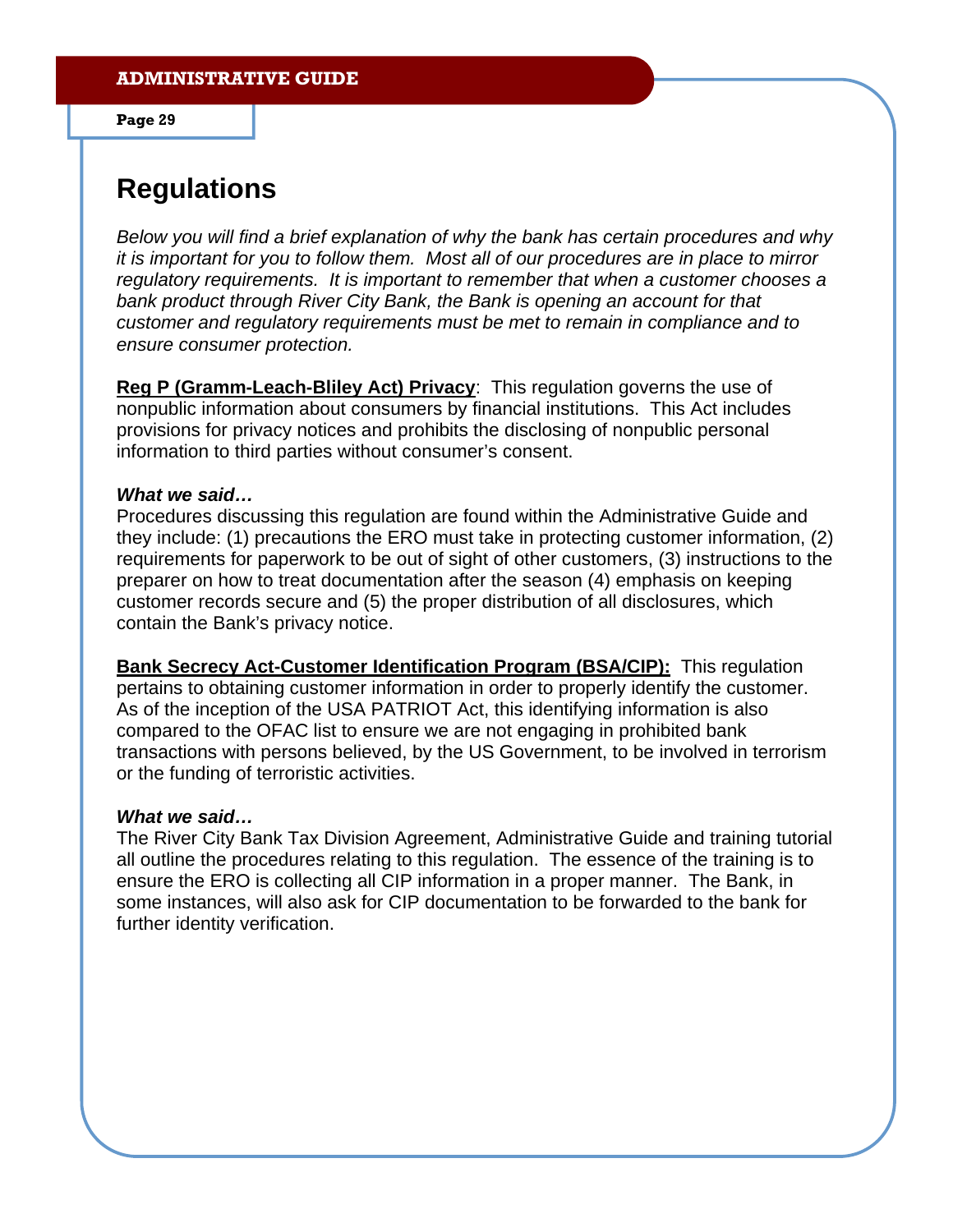**Fair Credit Reporting Act & Fair and Accurate Credit Transactions Act (FACT**  Act), Red Flags & Identity Theft: These regulations and guidelines govern the detection, prevention and mitigation of identity theft.

# *What we said…*

The training tutorial and Administrative Guide outline the Bank's procedures required to prevent identity theft. A key component of identity theft prevention is ensuring that all CIP requirements outlined by the Bank are enforced. The training and guide also outline the importance of detecting fraud in your office.

**Reg DD (Truth in Savings Act):** This regulation promotes and mandates that Banks consistently disclose account fee information and other disclosure requirements to its customers.

# *What we said…*

The Administrative Guide and training tutorial detail the importance of providing the customer with a copy of the River City Bank Disclosure Booklet which includes all fees that will be assessed, as well as the Statement of Activity that the customer receives when they claim their check. Both the Disclosure Booklet and Statement of Activity provide required disclosures to the customer.

**Reg E (Electronic Fund Transfer Act):** This regulation establishes consumer rights regarding documentation of transfers and liability while establishing responsibilities for consumers and financial institutions utilizing electronic transfer services.

# *What we said…*

The Administrative Guide and training tutorial detail the importance of providing the customer with a copy of the River City Bank Disclosure Booklet, which contains required Reg E disclosures, and the Statement of Activity which also contains required disclosures regarding EFT.

**Reg CC (Expedited Funds Availability Act)**: This regulation establishes specific limitations and disclosure requirements for delaying availability of certain deposits.

# *What we said…*

The Bank's Disclosure Booklet states that electronic direct deposits will be available on the day we receive the deposit and explains the various methods that funds may be withdrawn from the customer's account.